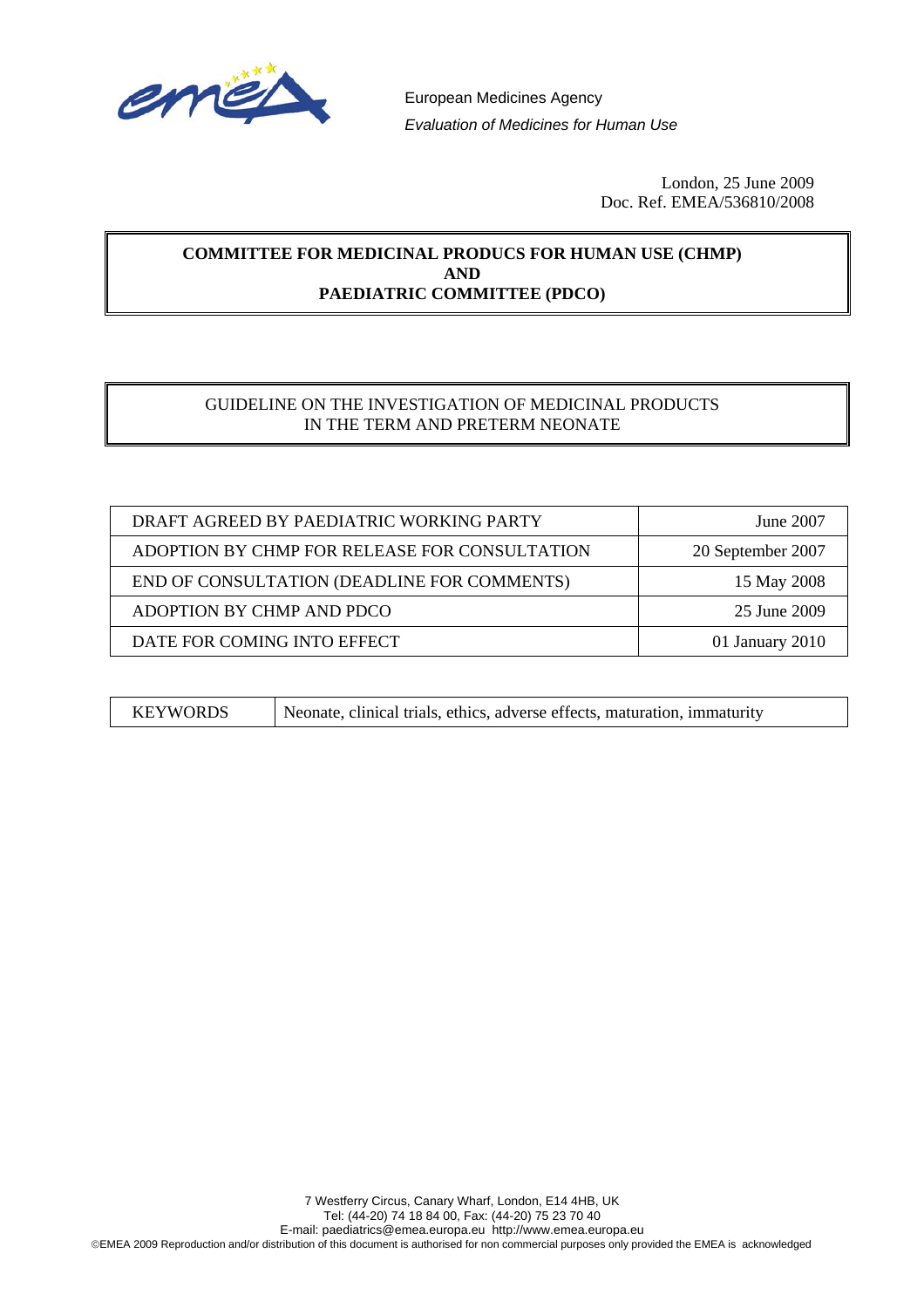| 1              |     | <b>INTRODUCTION</b>                                             | $\mathfrak{Z}$ |
|----------------|-----|-----------------------------------------------------------------|----------------|
| $\overline{2}$ |     | <b>SCOPE</b>                                                    | $\mathfrak{Z}$ |
| 3              |     | <b>LEGAL BASIS</b>                                              | $\overline{3}$ |
| $\mathbf{1}$   |     | <b>DEFINITIONS</b>                                              | $\overline{4}$ |
| $\overline{2}$ |     | ORGAN MATURATION IN THE NEONATE                                 | 5              |
|                | 2.1 | Heart and lung                                                  | 5              |
|                | 2.2 | Central nervous system (CNS)                                    | 6              |
|                | 2.3 | Kidney and renal function                                       | $\overline{7}$ |
|                | 2.4 | Liver and hepatic function                                      | $\,8\,$        |
|                | 2.5 | Gastrointestinal system                                         | $8\,$          |
|                | 2.6 | Immune system                                                   | 9              |
|                | 2.7 | Body composition                                                | 10             |
| 3              |     | CONDITIONS AFFECTING SPECIFICALLY THE NEONATAL POPULATION       | 11             |
| 4              |     | TIMING OF DEVELOPMENT OF MEDICINAL PRODUCTS IN NEONATES         | 11             |
| 5              |     | DATA REQUIRED BEFORE THE FIRST ADMINISTRATION TO A NEONATE IN A |                |
|                |     | <b>CLINICAL TRIAL</b>                                           | 11             |
|                |     | 5.1 In vitro data                                               | 11             |
|                | 5.2 | Animal data                                                     | 11             |
| 6              |     | FORMULATIONS AND ROUTE OF ADMINISTRATION                        | 12             |
|                | 6.1 | Routes of Administration                                        | 12             |
| 7              |     | <b>DOSE-FINDING</b>                                             | 14             |
| 8              |     | PHARMACOKINETIC STUDIES AND PK/PD STUDIES                       | 14             |
|                | 8.1 | Comparisons of different formulations                           | 15             |
| 9              |     | SPECIAL ASPECTS OF CLINICAL TRIAL DESIGN IN NEONATES            | 15             |
|                | 9.1 | Age and further stratification criteria                         | 16             |
|                | 9.2 | Endpoints and outcome measures                                  | 17             |
|                | 9.3 | Pharmacogenetics and -genomics                                  | 17             |
|                | 9.4 | Dosage adjustment over time                                     | 17             |
|                | 9.5 | Placebo and active comparator                                   | 17             |
|                | 9.6 | <b>Blood</b> sampling                                           | 18             |
|                | 9.7 | Study analysis                                                  | 18             |
|                | 9.8 | Pain and distress                                               | 18             |
|                | 9.9 | Safety monitoring                                               | 19             |
| 10             |     | PHARMACOVIGILANCE AND LONG-TERM FOLLOW UP OF SAFETY             | 19             |
| 11             |     | <b>REFERENCES</b>                                               | 20             |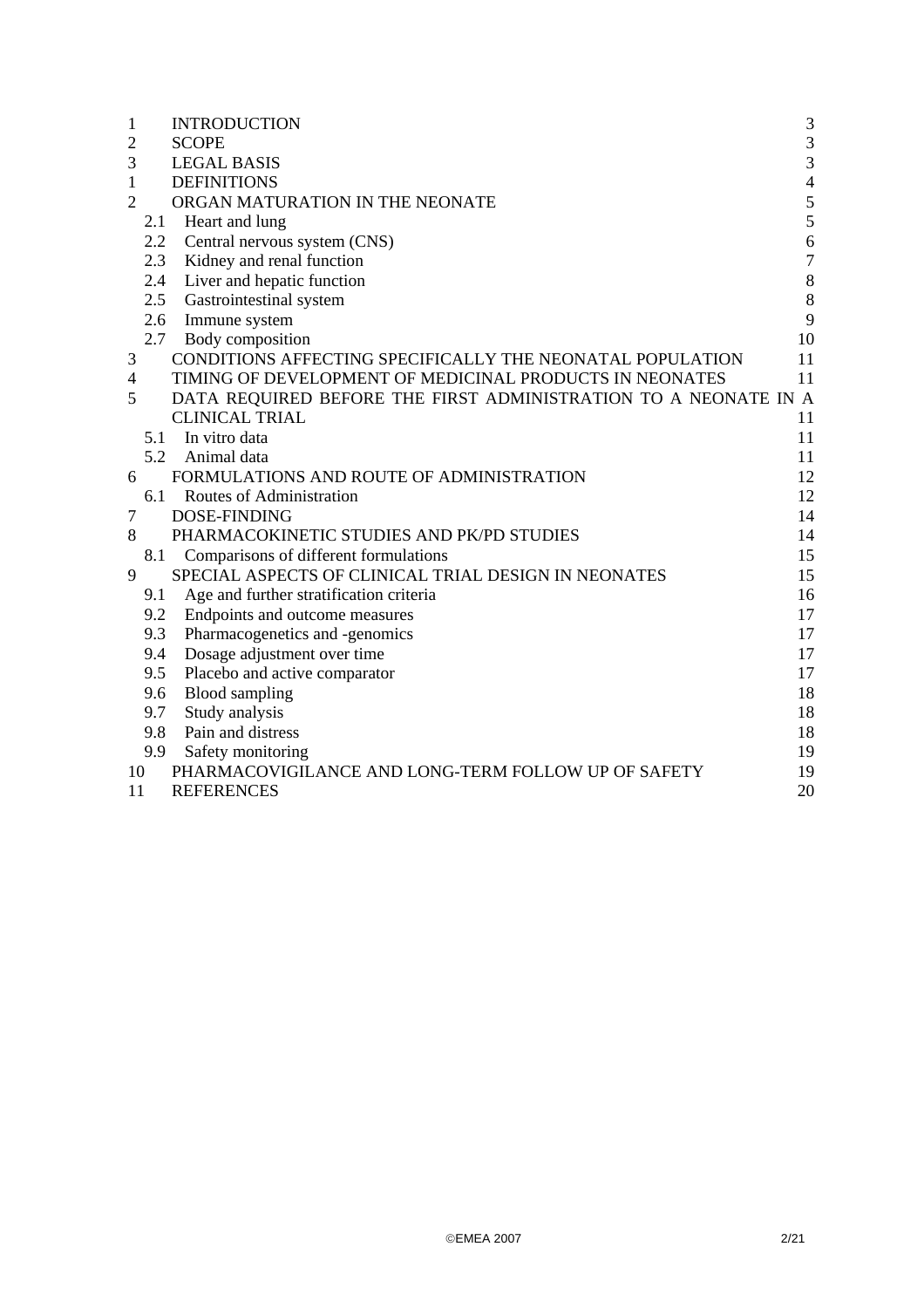# <span id="page-2-0"></span>**EXECUTIVE SUMMARY**

This guideline addresses the considerations and requirements for the design and conduct of clinical trials in premature and term neonates using medicinal products of relevance for the use by this population. It includes background information on the maturation of organs and of body functions.

## *1 INTRODUCTION*

Neonates are the group of children from birth up to and including the age of 27 days, including term and preterm neonates. They represent a particularly vulnerable subgroup of the paediatric population. Whilst they account for a low percentage of the total use of medicines in childhood, up to 90 % of medicinal products are used unauthorised or off-label in this population, especially if treated on Neonatal Intensive Care Units (NICUs).

There are several reasons as to why few clinical trials of medicinal products have been performed in neonates (e.g. feasibility difficulties linked to: age, small patient group and uniqueness of their diseases.) The Regulation on Medicinal Products for Paediatric Use (Regulation (EC) 1901/2006) creates obligations with regards to conducting clinical trials in paediatric patients including neonates in order to meet the recognised need for authorised medicinal products and the information on the use of medicinal products in children. Therefore clinical trials to investigate medicinal products in the neonatal population have to address the needs of this population (section [9.1\)](#page-15-1).

Neonatal studies encompass multiple difficulties, such as ethical (high vulnerability) and technical issues (immaturity, prematurity, lack of self assessment, need for specific formulations, high variability, etc). Notwithstanding the difficulties, the standards of the trials should remain the same.

## *2 SCOPE*

The guideline aims to provide guidance for the development of medicinal products for use in the neonatal period, defined as from birth up to 27 days post-natal age in term neonates and from birth up to a post-menstrual age of 40 weeks and 27 days in preterm neonates.

However, it cannot encompass all potential aspects applying to all medicinal products in the various conditions affecting the neonate. In addition, the scientific development, rapid changes and the emergence of medical innovations especially in this therapeutic area will require revisions of the guideline and, on behalf of the sponsor or applicant, consideration of current scientific knowledge.

Due to the complexity of investigating medicinal products in the neonatal population and the high vulnerability of the neonatal population, applicants are therefore strongly advised to seek further expert opinion and European regulatory scientific advice in this regard.

This guideline shall be relevant to all investigations of medicinal products that include participation of the neonatal population.

The guideline is based on several concept papers released by the Paediatric Working Party (PEG) addressing the impact of immaturity of different organ systems when investigating medicinal products in the neonate. It therefore contains specific aspects related to organ development that should be considered during the development of medicinal products in the neonate.

## *3 LEGAL BASIS*

This guideline should be read in conjunction with:

- − Regulation on Medicinal Products for Paediatric Use (EC) 1901/2006 as amended by Regulation (EC) 1902/2006
- − Directive 2001/20/EC on the implementation of good clinical practice in the conduct of clinical trials on medicinal products for human use
- − ICH E11 Clinical Investigation of Medicinal Products in the Paediatric Population CPMP/ICH/2711/99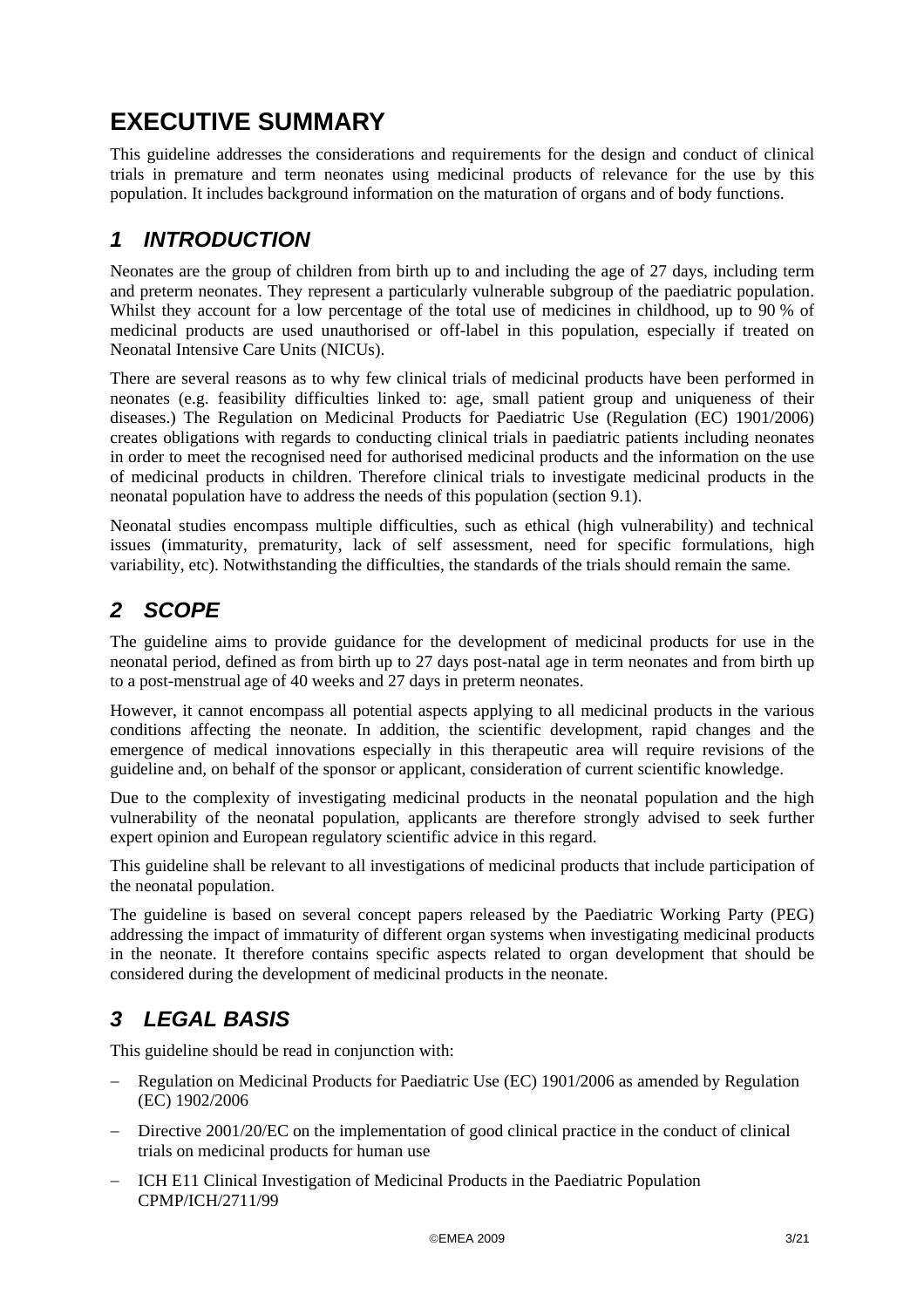- <span id="page-3-0"></span>− Guideline on the Role of Pharmacokinetics in the Development of Medicinal Products in the Paediatric Population CHMP/EWP/147013/04
- − Guidelines on conduct of pharmacovigilance for medicines used by the paediatric population EMEA/CHMP/PhVWP/235910/2005- rev.1
- Ethical Considerations for Clinical Trials on Medicinal Products conducted with the Paediatric Population – Recommendations of the Ad Hoc Group for the development of implementing guidelines for Directive 2001/20/EC relating to good clinical practice in the conduct of clinical trials on medicinal products for human use (2008, EudraLex Vol. 10 Chapter V)
- − Reflection Paper on Formulations of Choice in Paediatric Population EMEA/196218/05
- Discussion Paper on the Impact of Renal Immaturity CHMP/PEG/35132/03
- − Concept Paper on the Impact of Liver Immaturity CHMP/PEG/194605/05
- − Concept Paper on the Impact of Lung and Heart Immaturity CHMP/PEG/114218/06
- − Concept Paper on the Impact of Brain Immaturity CHMP/PEG/181377/06
- − Guideline on Clinical Trials in small populations CHMP/EWP/83561/05
- Guideline on the Need for Non-Clinical Testing in Juvenile Animals on Human Pharmaceuticals for Paediatric Indications CHMP/SWP/169215/05 (draft)
- − Regulation No (EC) 141/2000 on orphan medicinal products
- − Annex I to Directive 2001/83/EC, as amended
- − Other relevant Agency (including ICH) Guidelines

## **GUIDELINE TEXT**

### *1 DEFINITIONS*

For the purpose of this guideline, the following definitions are used.

- Neonatal period: Period from birth up to and including 27 days in term neonates, or from birth up to a post-menstrual age of 40 weeks and 27 days in preterm neonates
- Gestational age (GA): Time from first day of last normal menstrual period to date of birth, usually expressed in completed weeks; GA is determined at birth using methods such as "best obstetrical estimate" (including first day of last menstrual period, physical examination of mother, prenatal ultrasound, history of assisted reproduction) and specific postnatal physical examinations. When a pregnancy has been achieved by assisted reproductive technology, GA is calculated from two weeks before the date of conception.
- Post-natal age (PNA) or chronological age: Age calculated from date of birth (days, weeks, months or years)
- − Post-menstrual age (PMA): Time from first day of last normal menstrual period to day of assessment, that is, gestational age plus post-natal age, usually expressed in weeks
- − Corrected age (of preterm neonates): Age calculated from expected date of delivery; usually used for children up to about 3 years, expressed in weeks or months
- − Preterm neonate: < 37 weeks of GA (equal or less than 36 weeks and 6 days of gestation)
- Extremely preterm neonate:  $<$  28 weeks of GA
- − Very preterm neonate: 28-32 weeks of GA
- − Term neonate: 37-42 weeks of GA
- − Post-term neonate: > 42 weeks of GA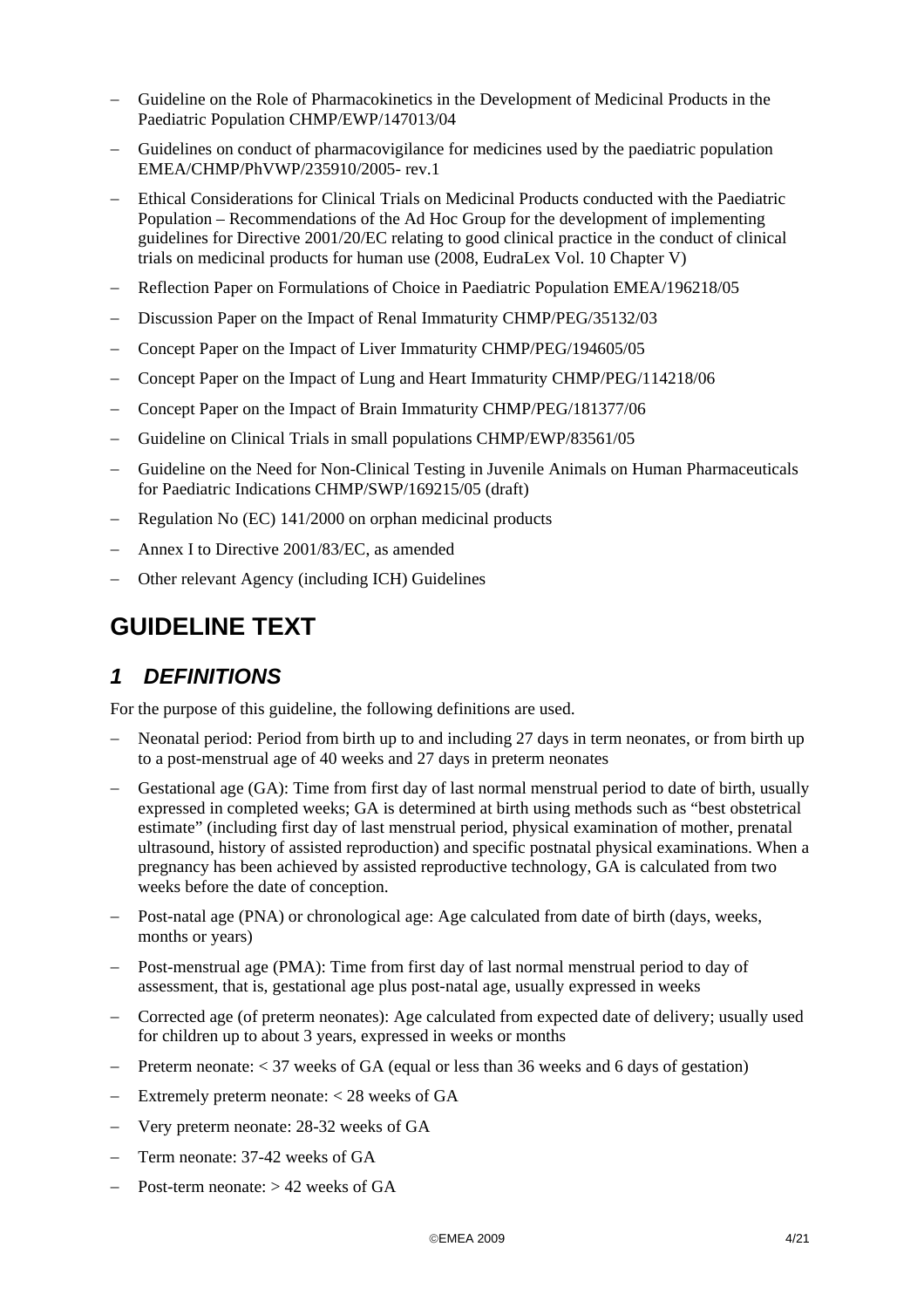- <span id="page-4-0"></span>Low birth weight (LBW): Birth weight <  $2500 g$
- Very low birth weight (VLBW): Birth weight <  $1500 g$
- − Extremely low birth weight (ELBW): Birth weight < 1000 g
- Small for gestational age (SGA): Birth weight below  $10<sup>th</sup>$  percentile for gestational age
- Large for gestational age (LGA): Birth weight above  $90<sup>th</sup>$  percentile for gestational age

It might be appropriate to use different definitions or classifications depending on the context of use. For example, developmental issues of the neonate are often related to gestational age whereas birth weight based classification is often used in relation to dosing in the neonate. Post-conceptional age reflecting the time since conception should not be used because the day of conception is most often unknown.

## *2 ORGAN MATURATION IN THE NEONATE*

Most organ functions are physiologically immature in the neonatal period. The degree of immaturity may be aggravated due to prematurity, intrauterine growth retardation or any potential pathologic condition affecting the neonate. Functional immaturity of physiological processes and organ function predispose neonates to altered pharmacokinetics and pharmacodynamics, leading to potential inefficacy or reduced safety of a medicinal product in the neonate.

Maturational changes are rapid in the post-natal period, and the resulting high variability of the neonates (both inter-individually and intra-individually) has to be considered when investigating medicinal products for use in the neonatal population. Additionally, any medicinal product administered to the neonate may affect the ongoing maturation processes. Major developmental changes should be identified that could significantly influence exposure, safety and efficacy for a given medicinal product. If adequate and possible, not only pharmacokinetic changes due to ongoing maturation but also pharmacodynamic changes as a function of maturation itself should be investigated.

The following sections address specific issues of immaturity of different organ systems. It has to be emphasised that in addition to the organs outlined below, several other organ systems (e.g. eye, ear; immune, haematopoietic or coagulation system) may show significant maturation during the neonatal period, and this has to be taken into consideration as well. The sections should be viewed as a reminder of the specific considerations in the neonates related to immaturity. The considerations and investigations needed depend on the pharmacokinetic and pharmacodynamic characteristics of the medicinal product investigated. However, an isolated view of single organs should be avoided since organ systems and functions are closely interrelated.

#### **2.1 Heart and lung**

The post-natal cardiopulmonary system adaptation marks the most prominent changes during and after birth. Some of these changes occur instantaneous with the first breath, whereas others occur within hours or days after birth. In general, the impact of lung and heart maturation on PK/PD relationship (e.g., closure of the ductus arteriosus) has to be considered.

Due to the complexity of anatomic and functional adaptation processes even subtle variations (e.g., through administration of drugs) can impede the smooth transition to extrauterine life. This may be aggravated through congenital structural cardiac defects or any other condition affecting physiological maturation.

As adequate cardiopulmonary function is paramount to maintain organ function in general (e.g., renal blood flow, brain perfusion, liver function), any potential impact on either cardiac or pulmonary function needs to be carefully monitored in neonatal clinical trials. The influence of cardiopulmonary function as the basis to maintain hepatic drug metabolism and excretion as well as renal excretion has to be considered. For the purpose of clinical trial protocols, it has to be considered that clinical symptoms and signs of cardiopulmonary dysfunction in the neonate differ compared to older children and adults. Distinct cardiac (e.g., patent ductus arteriosus) and pulmonary (e.g., respiratory distress syndrome) conditions specific for the neonatal population may need to be taken into consideration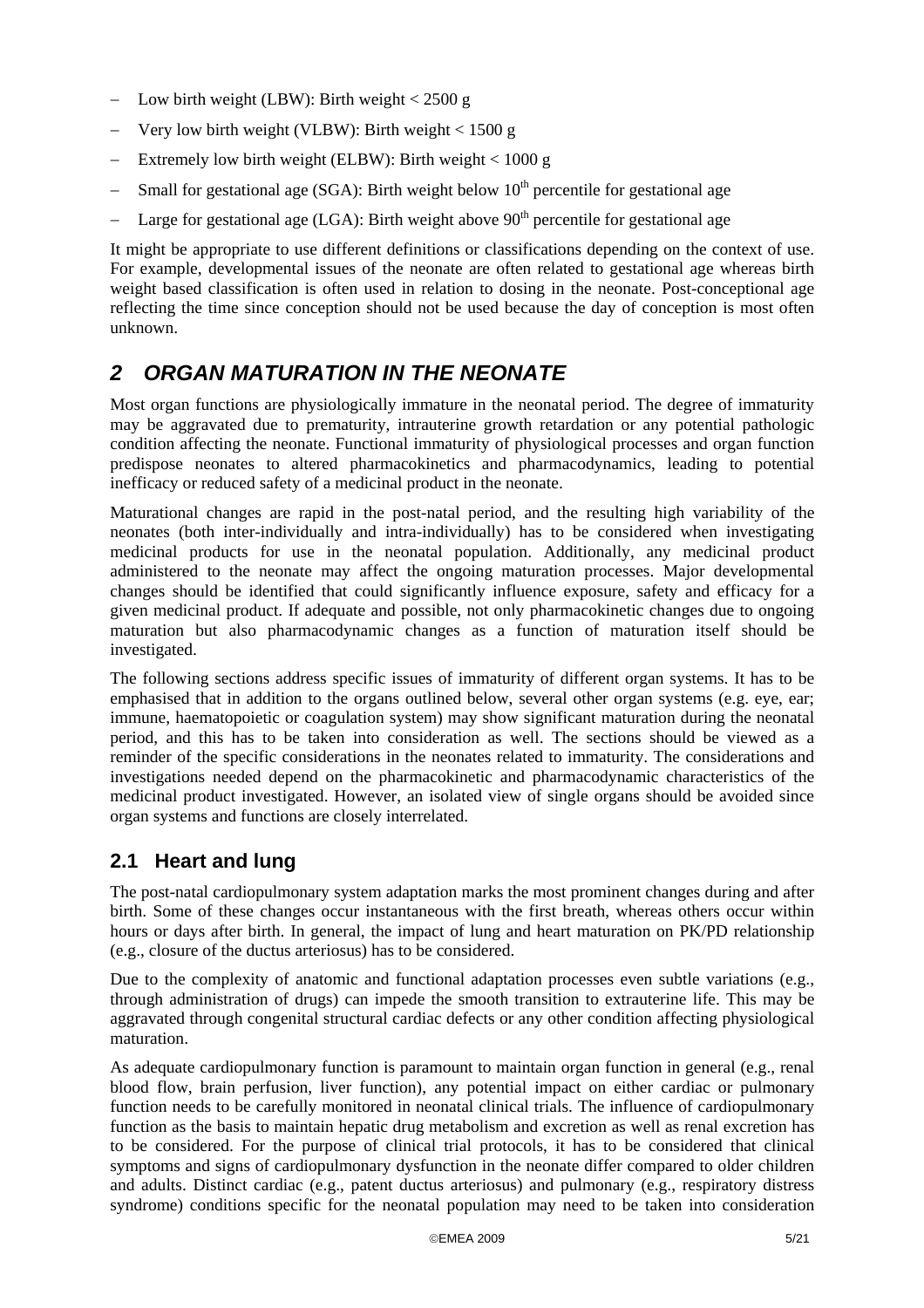<span id="page-5-0"></span>when planning a trial protocol. Stratification according to the clinical state or condition may be appropriate in some cases.

As cardiovascular receptors (e.g., adrenergic) are often immature in the neonate, ongoing receptor maturation has to be taken into account including potential desensitisation of receptors with ongoing treatment. Dose adjustment, especially in maintenance therapy may need to be considered. Both receptors in the heart as well as in other parts of the vascular system can differ in expression, which may cause unexpected alterations and reactions involving the whole cardiovascular system.

Specific adverse reactions may be seen due to the immaturity of the cardiopulmonary system of the neonate, especially if congenital or concomitant diseases are superimposed. For instance, cardiac malformations affecting the neonatal myocardium may increase the susceptibility to QT prolongation and Torsade-de-Points.

#### **Monitoring of cardiopulmonary function**

Cardiopulmonary monitoring of hospitalised neonates is carried out on a routine basis and these findings should be used and documented for the purpose of a clinical trial as appropriate. Less or noninvasive measures should be used whenever possible (e.g., measurement of blood pressure, heart rate, respiratory excursions and rate; pulse oximetry in at least one site, transcutaneous  $pO_2$  and / or  $pCO_2$ measuring, electrocardiogram [ECG], echocardiography, and Doppler sonography). Radiologic (e.g. X-ray, MRI) and laboratory (e.g., blood gases, haematocrit) assessments may additionally be required and would need to be synchronised with routine assessments and limited as much as possible.

#### **2.2 Central nervous system (CNS)**

Critical processes of brain development consist of neuronal proliferation, migration, organisation and myelination. Two main phases can be distinguished with the first occurring between the 8th and  $16<sup>th</sup>$ week of gestation, consisting of neuronal proliferation and generation of radial glia, and the second phase between 5 months and 1 year of life, consisting of glial multiplication (with neurogenesis and neuroproliferation continuing).

Transport across the blood brain barrier by both passive diffusion and by active transporters is agerelated and undergoes constant maturational changes in the neonate. This may contribute to a significantly altered distribution of active substances or metabolites into the CNS with a potential impact on both clinical efficacy and adverse effects. Medicinal products known or expected to be substrate for specific transporters (e.g., P glycoprotein [Pgp]) require specific consideration. Any medicinal product interacting with glutamic acid and other neurotransmitters is expected to have an effect on brain development in the neonate. This should be carefully considered and monitored where possible. Presence and distribution of drug receptors in the brain undergoes major changes. Insensitiveness or increased sensitivity may lead to unexpected effects.

Even if a medicinal product is not primarily developed for an indication related to the CNS, the distribution and penetration into the CNS and the potential effects and neuro-developmental sequelae should be addressed.

Hypoglycemia is an important risk factor for perinatal brain injury. Due to the high metabolic rate and the dependence on glucose as unique source of energy of the brain, any medicinal product affecting glucose metabolism in the neonate may have an effect on the developing brain. This should be carefully taken into consideration when planning a neonatal study.

Increased intracerebral bilirubin concentrations may lead to bilirubin encephalopathy and severe brain damage (kernicterus). The pathogenesis of bilirubin encephalopathy is multifactorial and involves an interaction between unconjugated and free bilirubin levels, albumin binding capacity, blood brain barrier development, acid-base status and neuronal susceptibility to injury. Compounds with a presumed effect on any of these factors and particularly compounds interacting with the UGT1A1 enzyme, the hepatic uptake transporter OATP2, the efflux transporter MRP2 or compounds with a competitive binding to albumin may increase the risk of developing bilirubin encephalopathy. This should be carefully taken into consideration when planning a neonatal study.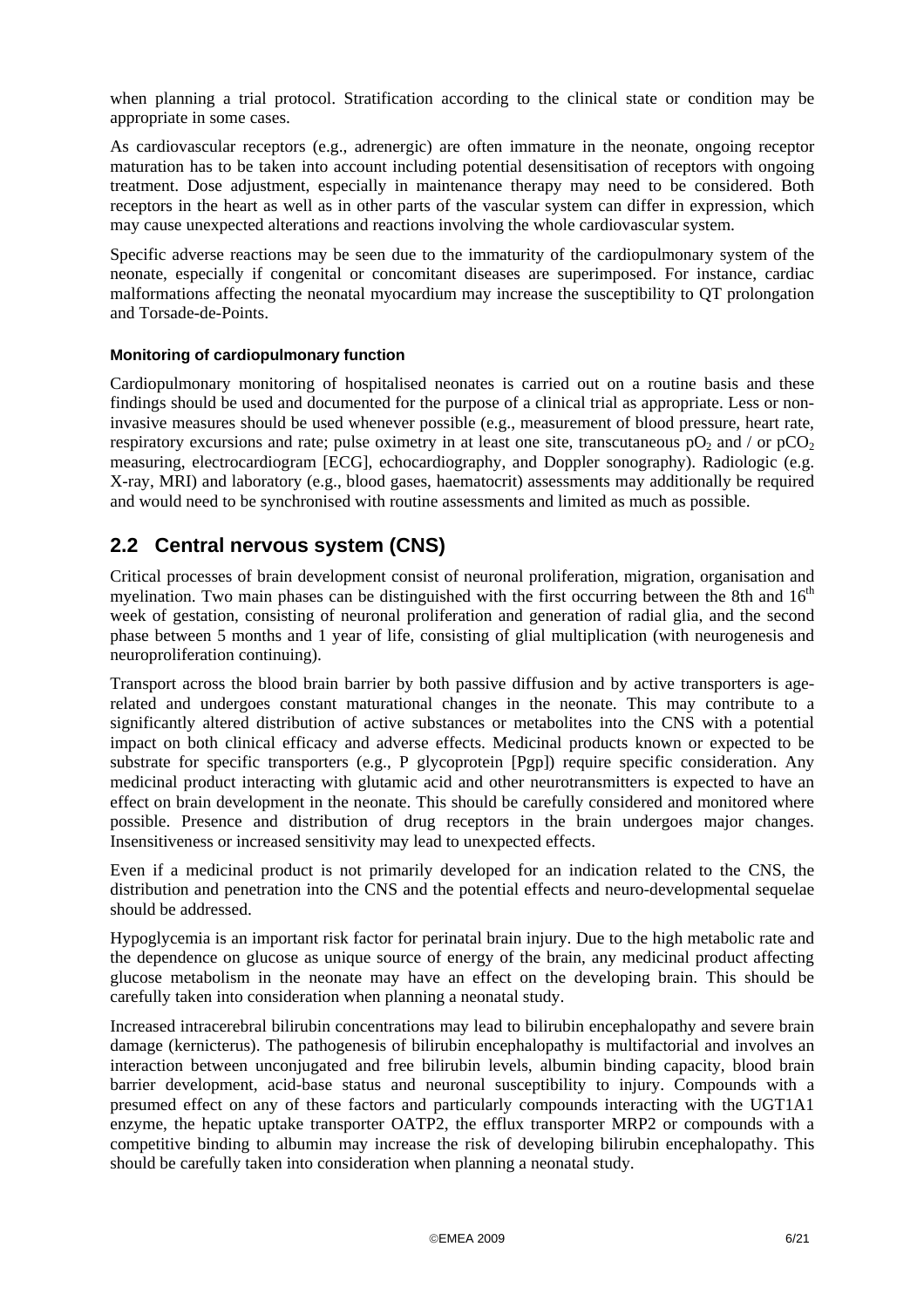<span id="page-6-0"></span>Autoregulation of cerebral blood flow is limited in the immature brain. Hyperoxaemia and hypocapnia (especially when associated), hypoxia as well as vasoactive substances may have a marked impact on cerebral blood flow in the neonate during the first days of life. The neonate, in particular the premature neonate, subsequently is at high risk of cerebral bleeding (subependymal and intraventricular haemorrhage) due to changes in blood pressure,  $pCO<sub>2</sub>$  and stress even with routine care procedures. Therefore optimal handling should always be ensured especially in premature neonates.

#### **Monitoring of brain function**

Measures to monitor brain function include EEG (electroencephalography), amplitude-integrated EEG (aEEG), ultrasonography, Doppler sonography, auditory and visual evoked potential measurements (AEP, VEP), cerebrospinal fluid (CSF) sampling, near-infrared spectroscopy (NIRS), (functional) magnetic resonance imaging (MRI) and positron emission tomography (PET). These measures have different utility, e.g. NIRS allows to continuously assess brain perfusion and oxygen consumption in neonates. The choice of a measure(s) for a trial in neonates should be specific, and in relation to the expected medicinal product's effect. Use of invasive and risk-associated measures (CSF sampling, PET) as well as sedation or anaesthesia of the neonate required for measures needs to be fully justified. Any use of general anaesthesia for trial purposes should occur in exceptional circumstances only, but should not prohibit the development of medicinal products for anaesthesia.

Clinical monitoring of CNS function and side effects is difficult in the neonate population due to CNS immaturity (e.g., seizures may show only very subtle motor signs), to severe disease state and potentially due to iatrogenic sedation, anaesthesia or paralysis (cf. [9](#page-14-1)). Measurement of head circumference remains one of the most readily available and useful means for evaluating the status of the CNS in newborns, and longitudinal measurements provide valuable information and should be obtained regularly to detect abnormal growth, e.g., due to hydrocephalus.

#### <span id="page-6-1"></span>**2.3 Kidney and renal function**

Renal clearance mechanisms include glomerular filtration (GFR), tubular secretion and reabsorption. Glomerular filtration matures faster than the tubular function, and both depend not only on age and maturational status but also on adverse factors occurring in the pre- and post-natal period, including for example intrauterine growth retardation or administration of nephrotoxic drugs to the mother and the neonate.

Due to the high renal vascular resistance and low blood pressure in utero, GFR is significantly reduced during foetal development. In addition, foetal tubular function is programmed for producing hypotonic urine contributing to amniotic fluid formation. Due to haemodynamic changes during and just after birth, GFR increases rapidly in the first two weeks of life. Afterwards, GFR corrected for body surface area (BSA) increases more slowly to reach adult levels between 1 to 2 years of age.

Extremely and very preterm neonates exhibit lower GFR values at birth and a slower pattern of GFR development because the complete nephrogenesis is not achieved before 34 weeks of post-menstrual age (PMA). This functional delay in getting sufficient GFR in the very preterm neonate has to be considered when estimating infant renal elimination capacity in such a group of neonates and stratification is necessary. Two subsets of preterm neonates should therefore be distinguished in neonatal clinical trials: before and after 34 weeks of PMA. Before 34 weeks of PMA, only a small increase in GFR is observed until the nephrogenesis is fully achieved. As a consequence, it should be noted that post-natal improvements in GFR correlate with PMA rather than PNA alone.

Renal tubules are significantly immature in the neonatal period. This is based on both anatomic and functional immaturity, poor peritubular blood flow, reduced urine concentrating ability and lower urinary pH values. Maturation of tubular function generally takes longer than GFR maturation. The resulting functional glomerulotubular imbalance has to be considered when investigating drugs in neonates and persists until tubular maturation is completed between one and two years of age. Function of protein carrier systems at the renal tubular epithelium and their impact on renal elimination in neonates is still largely unknown. Therefore medicinal products known to be excreted via active tubular secretion require special attention when studied in neonates. As pointed out in different studies, the pathway undergoes more rapid maturation for organic anions than that for organic cations.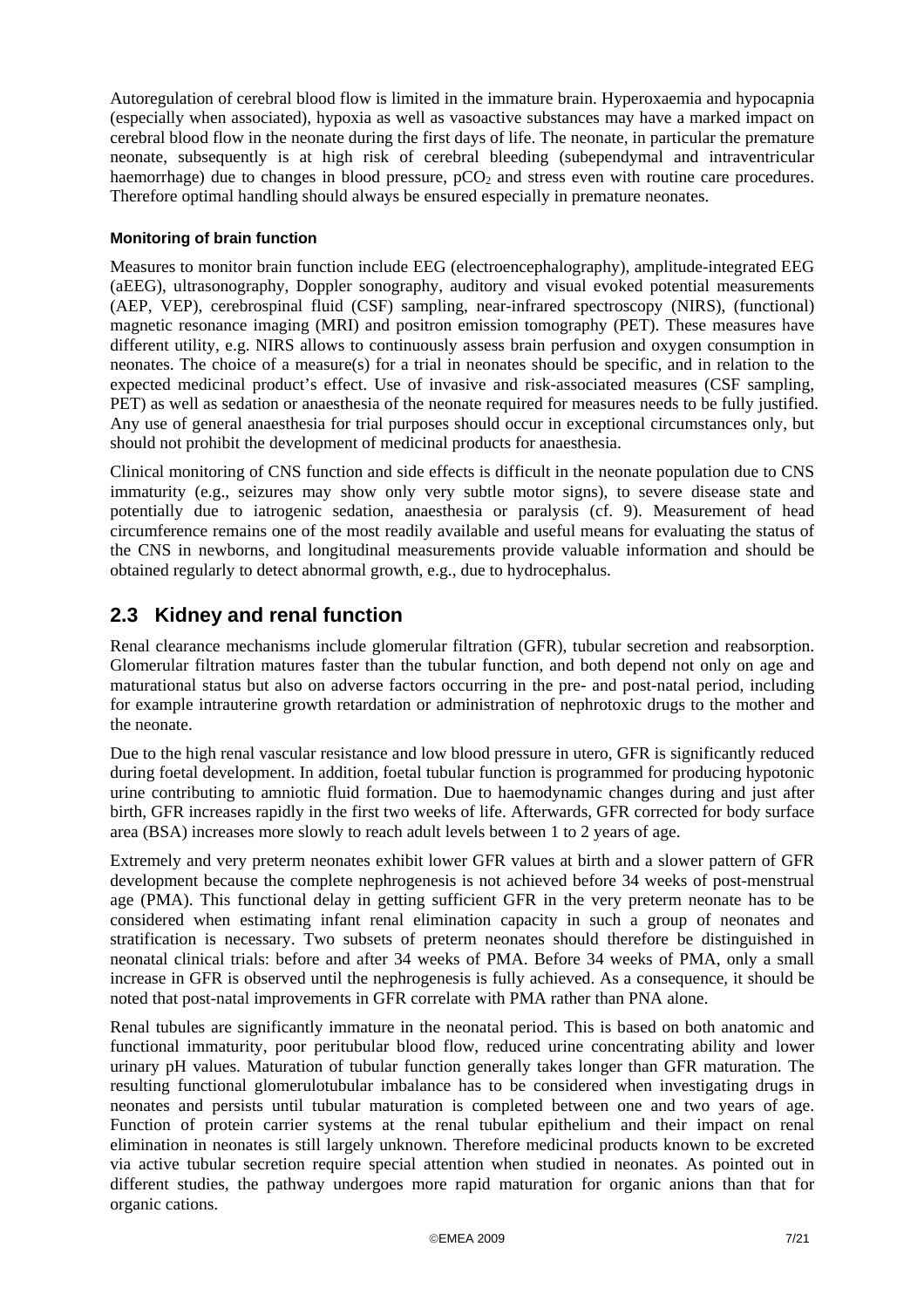<span id="page-7-0"></span>Additionally, certain adverse drug reactions affecting the renal system may only be seen in preterm neonates (e.g. nephrocalcinosis in loop diuretics).

#### **Monitoring renal function**

Serum creatinine is elevated in the first days of life and reflects maternal creatinine and low GFR in the neonate. In premature neonates, the persistence of an elevated serum creatinine during the first weeks of life is the result of a transitory process of tubular creatinine reabsorption.

Therefore, to monitor renal function serum creatinine is used after the first week of life in term neonates and after 4 weeks in premature neonates. Before these times, intra-individual changes (related to post-menstrual age) in serum creatinine are used as a guide to renal function.

The method of monitoring depends on the investigational drug, but should always be the least invasive. Each approach should be individualised and justified based on the condition to be treated, the clinical state of the neonatal population under investigation and the pharmacokinetic and pharmacodynamic properties of the product under investigation. There are additional methods to monitor renal function and toxicity, including diuresis (e.g., using an indwelling bladder catheter or measuring nappy/diaper weight); also refer to the Discussion Paper on the Impact of Renal Immaturity.

### **2.4 Liver and hepatic function**

Hepatic blood flow, plasma protein binding and intrinsic clearance determining hepatic clearance undergo significant post-natal changes. Most enzymatic microsomal systems responsible for drug metabolism are present at birth and their activities increase with advancing post-natal and gestational age. Rapid maturational changes occur during the first weeks of life. Hepatic clearance may be influenced by premature birth, pathologic conditions of the neonate or administration of drugs to the mother or to the neonate.

To predict the exact nature of these consequences requires an understanding of post-natal maturation and main involved enzymes. The ontogeny of specific enzymes is partly described in the scientific literature and may allow estimations of drug metabolism in the neonate. These data should be considered when planning neonatal studies.

The main elimination pathway as well as pathway of metabolism may be different in neonates as compared to adults. The applicant should consider this when assessing exposure margins of metabolites to the animals used in preclinical studies and also when using human safety data obtained in adults and older children for safety predictions. The relevant hepatic phase I and II metabolic pathways should be identified.

If pharmacologically active metabolites are known to be formed, potential differences in exposure of such metabolites should be considered. If feasible, the applicant is encouraged to perform studies investigating drug metabolism *in vitro* in neonatal hepatic material (microsomes, hepatocytes etc.).

In utero exposure to enzyme inducing agents (e.g., antiepileptic drugs, glucocorticosteroids, antiinfective agents) and the potential to temporarily alter post-natal drug elimination need to be considered when planning a study in neonates and in the interpretation of data.

#### **Monitoring of liver function**

If the medicinal product investigated is likely to be eliminated mainly through hepatic metabolism, markers of reduced/normal hepatic function could be included as covariates in the pharmacokinetic data analysis (e.g., in population PK analysis) as well as included in the safety assessment. Monitoring could include standard laboratory and imaging procedures.

#### <span id="page-7-1"></span>**2.5 Gastrointestinal system**

Data concerning maturational changes of the neonatal gastrointestinal tract that may influence bioavailability are still limited.

Gastrointestinal absorption is influenced by factors such as gastric and intestinal pH and motility, blood flow and tissue perfusion, surface area, pancreatic function, intestinal microbial flora, transit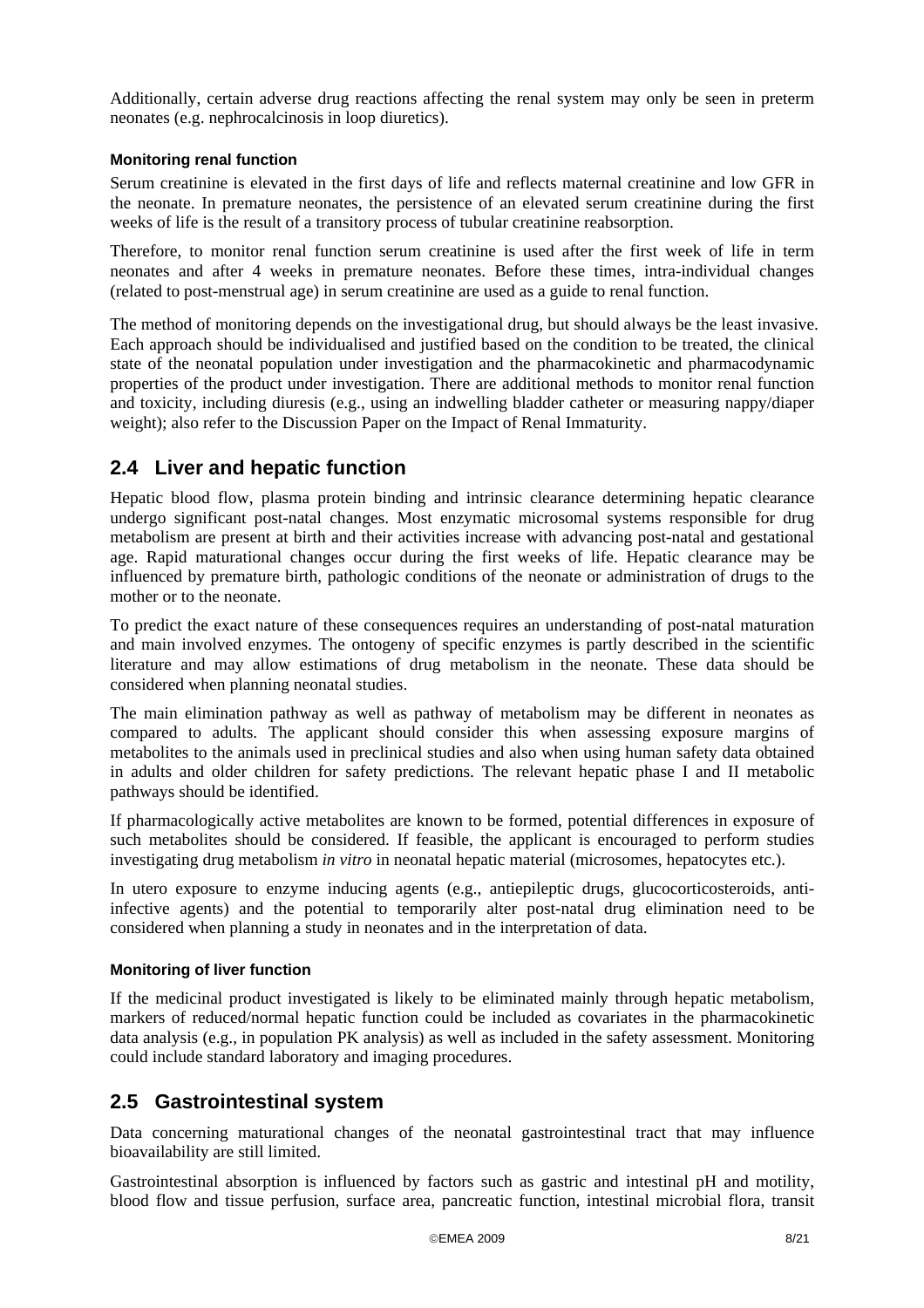<span id="page-8-0"></span>time as well as maturation of transporters and receptors. In principle, all these factors are reduced or immature in the neonate. The post-natal developmental pattern of these factors may additionally be highly variable due to environmental factors (i.e., diet, drug administration), genetic factors and underlying pathophysiology. Changes in bioavailability during the early post-natal period have to be considered and need to be predicted as accurate as possible in clinical trials including drugs administered orally.

A delayed maturation of (mucosal) enzymes and transporters of the gastrointestinal system as well as reductions of microvillus height may follow from reduced blood flow as in sick neonates and when using only parenteral nutrition, and may at least partly be prevented by maintaining minimal enteral feeding. Gastrointestinal absorption may be influenced by the type and amount of nutrition, enteral vs. parenteral.

Gastric pH is neutral at birth with gastric acid secretory capacity appearing after the first 24 to 48 hours of life. Post-natal increases in gastric acid production generally correlate with post-natal age and adult pH levels are reached by approximately 2 years of age. Generation of titrable acid and pepsin may however be lower for a longer period.

High gastric pH in the neonate may lead to increased bioavailability of weak basic compounds and reduced bioavailability of weak acid compounds. Additionally, in premature neonates, gastric pH may remain elevated due to immature acid secretion. This may lead to higher serum concentrations of orally administered acid labile drugs in the premature neonate.

As pancreatic and biliary functions are immature at birth, drugs requiring exocrine pancreatic and biliary function may have reduced bioavailability. Both functions develop rapidly in the neonatal period, requiring careful consideration on formulation and increased bioavailability of orally administered drugs in neonatal clinical trials.

Reduced gastrointestinal motility may have unpredictable effects on bioavailability in neonates. It may reduce the rate of drug absorption or conversely improve drug bioavailability due to longer retention times in the small intestine. Additionally, maturation of intestinal metabolising enzymes and transport proteins remains largely unknown, further leading to the unpredictability of oral bioavailability and intestinal first-pass effect of orally administered drugs in the neonate. Drugs undergoing secondary metabolism and secretion into the gut, especially when glucuronidation with enterohepatic recirculation occurs in adults and older children, may have different bioavailability and exposure because of reduced glucuronidation and bacterial activity in the intestine of neonates. Reduced gastrointestinal motility, often present in sick neonates, is therefore particularly important to consider.

Additionally, the susceptibility of neonates to necrotising enterocolitis (NEC) should be taken into consideration when studying drugs administered orally, as any intestinal damage may increase the risk of NEC especially in premature neonates. Intestinal damage may also result from a high osmolality burden. The clinical assessments should include to carefully examine the neonate for enteral feeding tolerability, gastric residuals, regurgitation, reflux, distended abdomen, reduced alertness, signs of an infection, occult or macroscopic faecal blood.

#### **2.6 Immune system**

Lymphoid stem cells develop from precursors and differentiate into T, B or NK cells, as well as Antigen presenting cells (APCs) depending on the organs or tissues to which the stem cells traffic. Indeed, both the initial organogenesis and the continued immune system cell differentiation occur as a consequence of the interaction of a vast array of lymphocytic and microenviromental cell surface molecules and proteins secreted by the involved cells. De novo T-cell generation requires a functional thymus. The current paradigm is that the human T-cell repertoire is established during late foetal development and that, by the time of birth, thymectomy does not cause immediate immune deficiency. Thymic epithelial cells - the component of the thymus relevant for T-cell production and selection involute rapidly after birth. Compared with adult T cells, neonatal T cells secrete increased levels of interleukin-10 (IL-10) following stimulation, but reduced levels of many other cytokines, including IL-2, IL-4, IL-8, interferon gamma (IFN-gamma), transforming growth factor beta (TGF-beta) and tumor-necrosis factor alfa (TNF-alfa).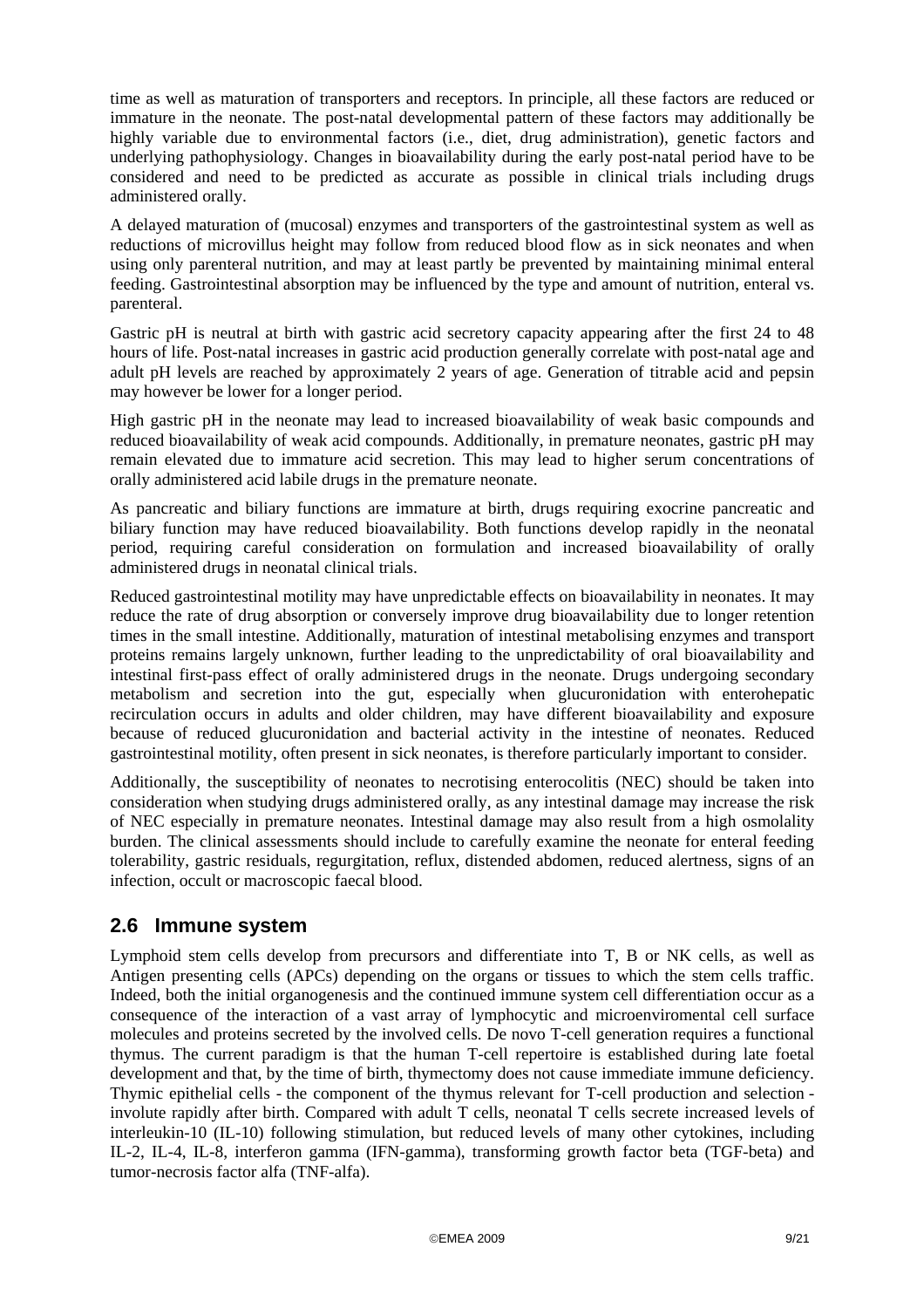<span id="page-9-0"></span>Although the foetal immune system has the potential to respond to large numbers of foreign antigens, few foreign antigens are present in utero and cells of the immune system are therefore, primarily "naïve" at birth. The neonate is, in part, protected against disease by maternal immunoglobulins (Ig).

Maternal IgG, in particular IgG<sub>1</sub>, is actively transported across the placenta before birth mainly during the last 4 weeks of term gestation, and maternal secretory IgA is present in breast milk and colostrum. These passively acquired antibodies provide protection against pathogens to which the mother was immune. However, the neonatal/infant period is marked by an increased susceptibility to infections: protection provided by passively transferred antibodies is short-lived since declines during the first few months of life. More importantly, maternal antibodies offer limited immunologic protection when compared with protection afforded by an infant's active immune response. Active adaptive immunity can be readily generated in the newborn and this includes the full range of B-cell responses with the production of IgM, IgG and IgA, as well as the development of helper T-cell (Th) and cytotoxic T-cell responses.

Indeed, neonates can produce specific Th-cell subsets, including Th1-type cells that participate in cellmediated immune responses and Th2 type cells that are primarily involved in promoting B-cell responses.

The innate immune mechanisms also mediate the protection against infections during the first months of life. Natural antibodies such as IgM, NK activity as well as toll-like receptors mediated cell activation has been shown to play a role in development of adaptive immunity and to serve as a bridge between antigen non-specific and antigen-specific immune responses.

In addition, bacterial colonisation from maternal and environmental microflora is an important determinant of the induction of innate immunity and of adaptive immunity later. This step is crucial to allow diet antigen tolerance induction. Inadequate interaction between bacteria and enterocytes may be responsible for misbalancing the homeostasis between tolerance and activation; in addition, antibiotic medicinal products may impact on bowel colonisation. Any such impact on gut colonisation should be divided according whether it is temporary or permanent.

These complex interactions and the interference of maternal antibodies have to be considered when evaluating the effect on immune response of immunomodulatory drugs both in terms of immunosuppression and immune activation.

#### **Monitoring of immune functions**

Antibody response can readily be detected upon challenge in neonates provided to take into account the presence of interfering maternal antibodies. Modern multiparameter cytofluorimetric technology can be employed to assess not only the number of immune cells but also some immune functions such as cytokine production or cytolytic activity. However an effort to develop microassays has to be done to truly assess the different pattern of immune responses in the neonate and in infants in the first years of life. Molecular techniques such as spectratyping for T and B cell repertoire assessment can also be of value.

#### **2.7 Body composition**

Changes in body composition during the neonatal period are important factors for altered pharmacodynamic and pharmacokinetic characteristics. Body composition correlates with both gestational and post-natal age, and it continues to change significantly during the first years of life. Age related changes in fat, muscle and total body water composition may produce significant quantitative changes in pharmacokinetic parameters such as volume of distribution. For instance, total body water is highest in the newborn and decreases substantially in the first 4 months of life therefore high water soluble drugs will present a larger Volume of Distribution in the neonatal period potentially requiring larger doses than older children in order to achieve the same desired therapeutic plasma concentrations. On the contrary, the amount of body fat is low at birth and increases progressively in the first months of life. Iatrogenic interventions in neonates could also significantly shift body composition characteristics.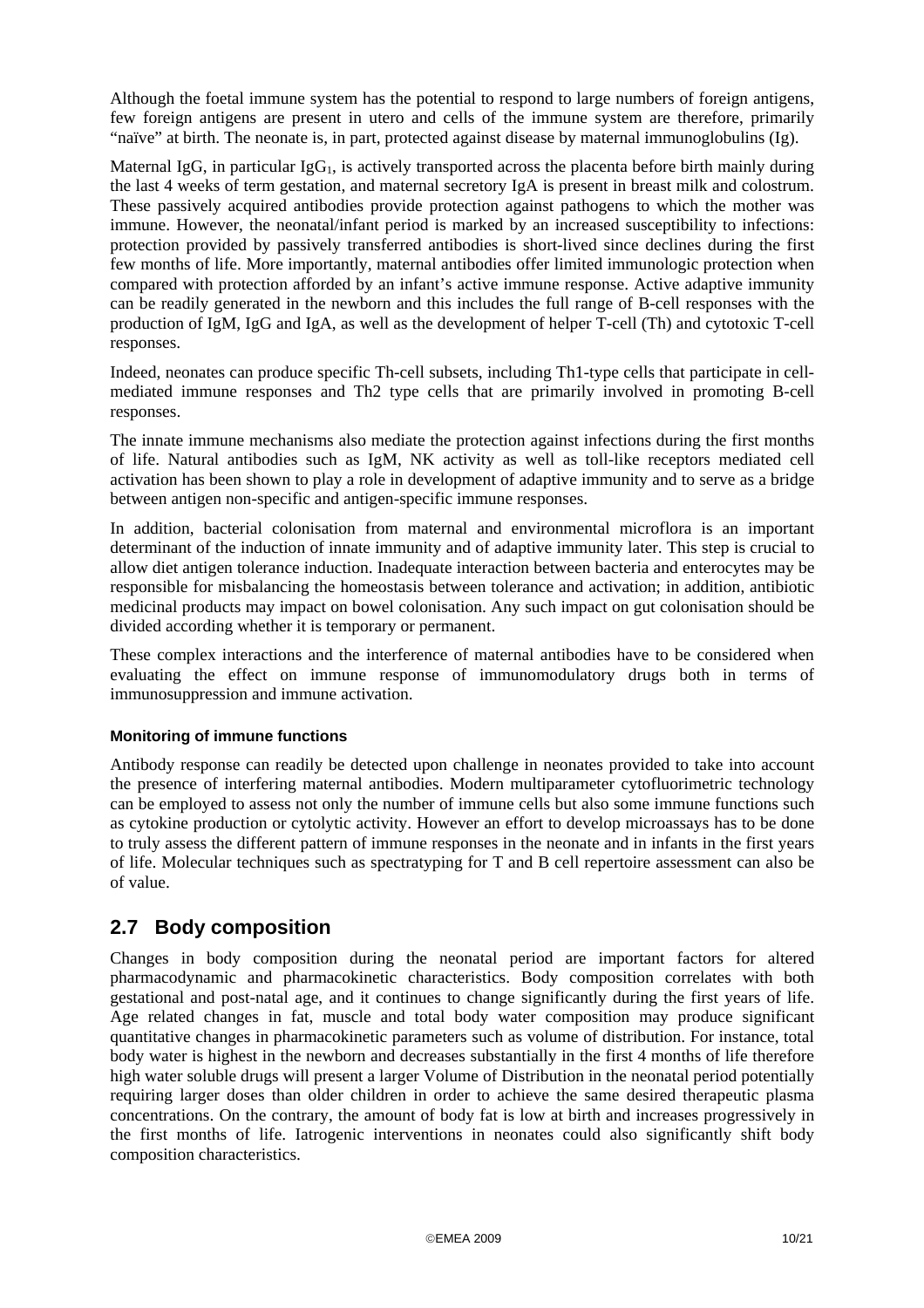<span id="page-10-0"></span>Other components such as plasma proteins may also be different in the neonatal age with lower concentrations, reduced numbers of protein binding sites and even uncertain binding affinity, this may be even more aggravated if the baby is critically ill.

### *3 CONDITIONS AFFECTING SPECIFICALLY THE NEONATAL POPULATION*

Neonates frequently suffer from conditions that are specific for this subset of the paediatric population, for example respiratory distress syndrome (RDS) or patent ductus arteriosus (PDA). In addition, neonates hospitalised on NICUs often suffer from multiple concomitant conditions, requiring administration of a combination of medicinal products resulting in a high risk of drug interactions. Additionally, adverse reactions in neonates, especially in preterms may trigger specific complications, as for example in relation to susceptibility to necrotising enterocolitis (NEC) or retinopathy of prematurity (ROP). As a further complicating factor, in utero growth retardation may affect pharmacokinetics and pharmacodynamics of drugs at birth and therefore may change the safety and efficacy profile of drugs used in the neonatal period.

With more experience, disease specific guidelines on how to investigate medicinal products in the neonatal population may become available.

## *4 TIMING OF DEVELOPMENT OF MEDICINAL PRODUCTS IN NEONATES*

The timing of studying a medicinal product in the neonate will depend on the seriousness and uniqueness of the condition to be treated as well as on the availability of alternative treatment options, the potential benefit of a new product, and the target population. Sponsors should refer to ICH Guideline E11.

## *5 DATA REQUIRED BEFORE THE FIRST ADMINISTRATION TO A NEONATE IN A CLINICAL TRIAL*

If possible, clinical data should always be obtained in the least vulnerable population. Depending on the condition, the new product, the target population and further factors according to section 2.1 of the ICH Guideline E11, initial tolerability, PK and safety data should be collected in adults before initiating studies in the neonatal population.

If older children are affected by the same disease or another disease for which the medicinal product may be of use, in general older (less vulnerable) paediatric age groups should be studied before studying the product in the neonatal population.

For conditions exclusively found in neonates, the development should primarily be made in neonates. However, also in such condition, the first studies in man should, if possible, be done in healthy adult volunteers. Sponsors should refer to the ICH Guideline E11.

### **5.1 In vitro data**

In order to predict the *in vivo* situation as much as possible (i.e., as regards efficacy, pharmacokinetics, safety), *in vitro* studies on human biomaterial, (e.g., on human non-terminally differentiated cells or, if relevant, foetal or neonatal cell cultures) may provide relevant additional information. Examples include enzyme activity, receptor expression and mediator modulation.

## <span id="page-10-1"></span>**5.2 Animal data**

The conventional nonclinical studies should be performed including pharmacokinetic, primary pharmacodynamic, safety pharmacology, single- and repeated dose toxicity, genotoxicity, reproductive and developmental toxicity, including peri-/post-natal toxicity testing (e.g., transplacental exposure) and local tolerance studies.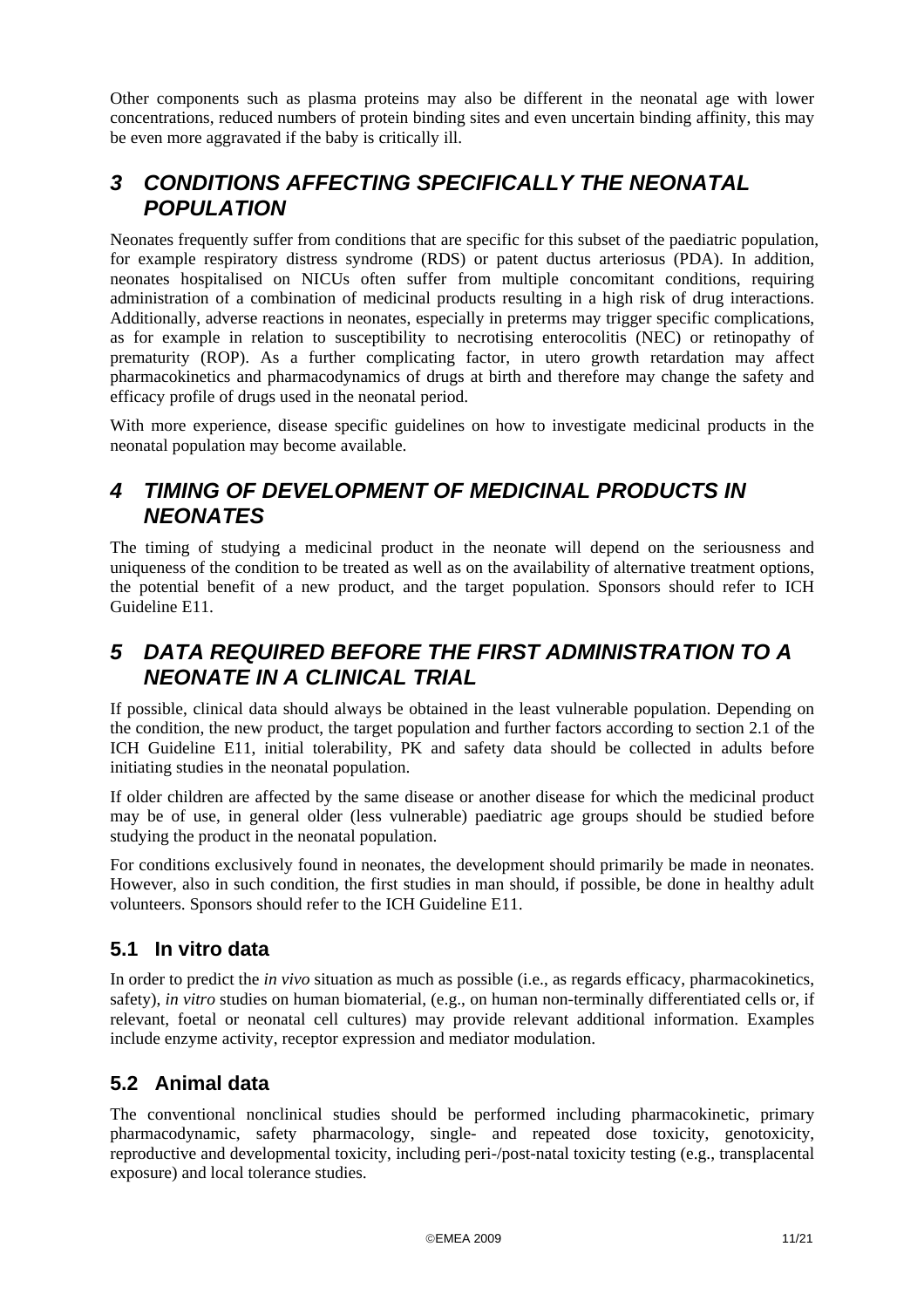<span id="page-11-0"></span>In addition to these conventional non-clinical studies, juvenile animal data should be provided if needed. Juvenile toxicity studies will be necessary if available human safety data and previous animal studies are considered insufficient for a safety evaluation in the intended paediatric age group. If such studies are considered to be not relevant or not feasible, a scientifically data based justification should be provided. The limitations of species specificity should be taken into account. Finding adequate animal juvenile animal models with similar organ maturation may be challenging. Relevance of the animal model should be based on demonstrating physiologic comparability with human. Available options should be investigated in depth including the use of in vitro assay based upon paediatric cell lines/tissues, and modified conventional study protocols. Relevant data may be obtained from repeatdose studies starting with juvenile animals, or from modified peri-/post-natal studies.

This is addressed in the Guideline on the Need for Non-Clinical Testing in Juvenile Animals on Human Pharmaceuticals for Paediatric Indications.

## *6 FORMULATIONS AND ROUTE OF ADMINISTRATION*

The choice of formulation and route of administration depend on the condition to be treated and the clinical state of the neonate. Age-appropriate formulations and strengths using appropriate excipients must be developed to avoid extemporaneous preparations, even more so for neonates. Novel formulations should be evaluated through preclinical studies and in adults or older children as appropriate before consideration for administration to neonates.

Medication errors in neonatal practice are commonly due to use of inappropriate formulations or strengths requiring complex calculations and measurement of very small volumes or multiple dilutions. Electronic prescribing systems may not be appropriate for neonatal use. Excipients used for adults and older children may be toxic in neonates because of immature metabolism and elimination. The salt of the active ingredient and the chemical nature of the preparation must be carefully considered to avoid administration of excessive amounts of electrolytes.

### **6.1 Routes of Administration**

#### **Intravenous (IV) use**

The intravenous route will normally be used in clinically unstable term and preterm neonates. Neonates have a fragile vasculature system, and it may be very difficult to obtain appropriate peripheral or central access. Most common IV routes are peripheral veins (limbs, feet, hands or scalp), umbilical vein, or "long" peripheral lines that can be considered central, whereas internal jugular vein or femoral vein access is uncommon. Neonates may only have a small number of IV lines to administer all medicines as well as blood products, total parenteral nutrition (TPN) and fluid maintenance.

If the investigational medicinal product is likely to be administered in this setting using the same route, compatibility issues with concurrent medication should be studied. Concomitant administration with TPN using the same IV access is discouraged, as TPN formulations are highly variable and may induce oxidation.

When developing protocols for neonatal trials, devices designed for IV administration to neonates must be selected and specified. Adsorption to administration sets may result in significant underdosing in neonates even if a clinical difference may not be obvious in older patients (e.g., insulin). Account must be taken of the potential lag time between injection and delivery of the medicinal product to the blood circulation. Administration of the complete dose must be ensured.

Medicinal product preparations must allow accurate measurement and administration. The need for additional dilution and/or flushing may be important for effective administration and to avoid local (e.g., thrombophlebitis) and/or acute systemic adverse events (e.g., acute hypotension or hypertension). Fluid and electrolyte balance must be carefully taken into consideration (e.g., hypernatraemia may be caused by "flushing" with physiological sodium chloride solution).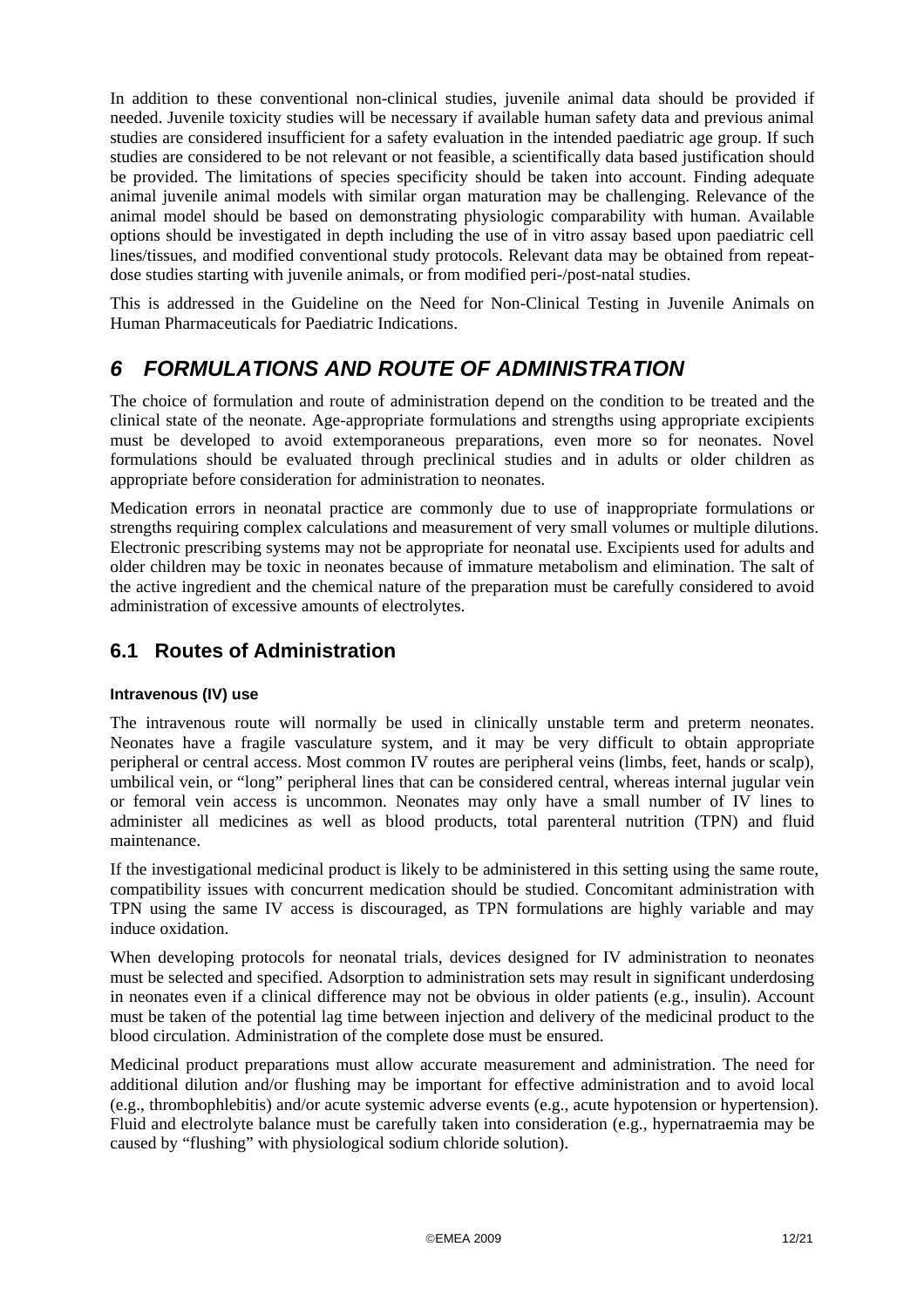Local tolerance and toxicity of the preparation must be investigated (see also section [5.2](#page-10-1); inadvertent extravasation is frequent) and every effort should be made to administer isotonic solutions. It is advantageous if the medicinal product is compatible with glucose solutions (50-100 mg/ml).

Displacement values of dry powder formulations should be taken into consideration when dosing is critical, in order to calculate appropriate volume of reconstitution and dosing. The volume of the dose to be administered should be as small as possible and as compatible with these requirements.

Environmental conditions of the neonatal unit, for example temperature, humidity and phototherapy may affect medicinal product stability and should be investigated, as appropriate.

#### **Oral use**

Oral administration should be used when possible and appropriate in the neonatal population, but there is still lack of data on absorption and safety (see also section [2.5\)](#page-7-1). The way of enteral feeding (e.g., feeding tube, sucking), the time intervals (e.g. continuous, hourly feeds) and amounts of feeding have to be considered and specified.

Preparations for oral administration are most likely to be liquid dosage forms. For such products the volume to be administered should be kept as small as possible. As liquid preparations more often contains excipients like preservatives and antioxidants, special care should be taken regarding the choice of excipients as some may have toxic effects. Sterile and/or single use oral dosage forms may be considered in order to avoid the use of preservatives and to avoid or to reduce antioxidants.

If the product is likely to be administered via an enteral (e.g. nasogastric, nasojejunal) tube, issues such as viscosity of formulation (to permit flow of the product through neonatal tubes [e.g., 6FR/8FR] and avoid blockage), size of particles, adsorption to commonly used enteral tubes and interaction with common formula/breast milk should be investigated.

The osmolality of the preparation has to be taken into account (cf. [2.5\)](#page-7-1).

In case of possible solid dosage forms, e.g. granules, powders etc., unit dose presentations would be preferable. When microbial contamination is an issue, the product should be presented as a sterile product. If the solid dosage forms are likely to be administered via an enteral tube the considerations mentioned above also apply.

Taste issues should be considered as in older children.

#### **Rectal use**

Rectal administration is not commonly used in this age group, and it is associated with erratic absorption. If considered it must be fully evaluated for safety and efficacy in addition to the appropriate bioavailability studies.

#### **Topical use**

Topical administration may be necessary or suitable for local or systemic effect. Account must be taken of skin immaturity, especially in preterm neonates, and the large and more permeable and moisturised surface area to weight ratio which all predispose to an increased systemic absorption that could lead to toxicity.

#### **Intramuscular (IM) use**

Intramuscular administration is not usually a route of choice for neonates because absorption may be slow and unpredictable, varying with postnatal age and clinical state; injections may be painful and cause tissue damage. If the intramuscular route is considered its use must be justified.

#### **Other routes**

Other routes of administration may be required or may be suitable (e.g., endotracheal, inhalation etc). Their use should be justified.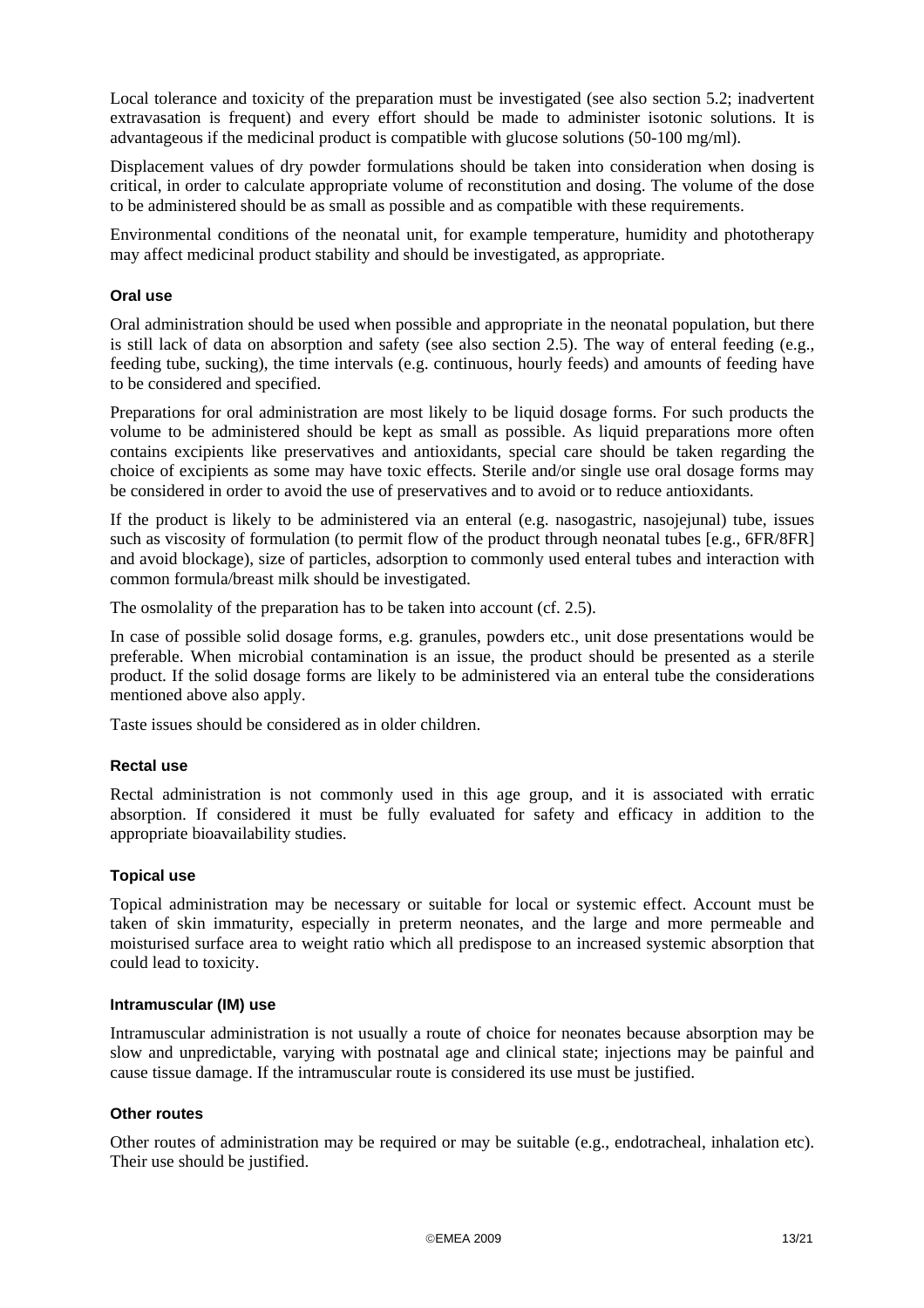<span id="page-13-0"></span>The above text highlights the main principles, which should be kept in mind prior to the conduct of clinical trials in neonates. However, it is not intended to provide exhaustive information on formulation aspects to be considered when developing products to be used in clinical trials in neonates.

If a formulation is significantly changed during development for neonatal use, comparison of bioavailability may be required (see section [8](#page-13-1)).

## *7 DOSE-FINDING*

In general, most drugs are developed for adults and older children before they are developed for the neonatal population. All relevant pre-clinical and clinical data in adults and children, or in adults and juvenile animals, should be taken into consideration to find a safe starting dose in neonates. PK / PD modelling techniques, using age appropriate and validated biomarkers, need to be considered to find the optimal dose. For a new medicinal product, the optimal dose has to be clinically verified. Existing physiologically based pharmacokinetic models to predict pharmacokinetic characteristics in the neonatal population may be considered if appropriate.

The modelling of the influence of maturation on PK and on the PK / PD relationship may be considered to predict the changes in dosing as a function of age. Applicability of these models would need to be justified and new models might need to be developed. Where the medicinal product belongs to a chemical / pharmacological class including products already studied in neonates or older children, all relevant data should be considered.

Body weight, particularly in linearly or exponentially transformed values, and BSA should be investigated for best correlation with PK data; taking into account that body weight is likely to be more user friendly and that various covariates have to be considered (see following section). Depending on the duration of treatment, the individual maturation of a patient may be extensive and the dose may need to be adjusted over time (see section [9.4\)](#page-16-1).

Allometric scaling should be considered for drug clearance when it is predicted from sparse data in neonates or extrapolated from data in older infants. The appropriate scaling factor will depend on the postnatal age (in particular, during or after the first 7 to 10 days of life) and potentially also on the medicinal product.

## <span id="page-13-1"></span>*8 PHARMACOKINETIC STUDIES AND PK/PD STUDIES*

Reference is made to the "Guideline on the Role of Pharmacokinetics in the Development of Medicinal Products in the Paediatric Population", especially section 4.1.

Pharmacokinetic information is important to support adequate dosing in subpopulations of the clinically studied population and to assess the potential for clinical relevance of toxicity findings in the preclinical studies. However, pharmacokinetics alone is of limited value for extrapolating efficacy and safety from other patient groups, and extrapolation of efficacy will in general need pharmacodynamic data and PK/PD monitoring.

A population PK approach is preferable due to the importance of finding covariates related to doseindividualisation between individuals and over time in the maturating individual. The analysis can be made on rich and/or sparse data depending on the number of patients available and the possibility of developing highly sensitive analytical methods where very small sample volumes could be used. The initial model could be based on rich data of a limited number of individuals and/or on data available in older children, as well as on other prior information, followed preferably by a population PK approach.

It should be noted that population PK and modelling of oral administration require extra cautious consideration in the neonatal population as there may be marked absorption differences in neonates as compared to other age groups as well as very prolonged absorption in a subgroup of individuals.

In cases where  $C_{\text{max}}$  is clinically important for safety or efficacy reasons, efforts should be made to characterise this parameter satisfactorily due to the differences in volume of distribution between neonates and older children. If possible, the protein binding of highly protein bound active substances should be assessed to enable the measurement of free plasma concentrations. Immature expression of carrier proteins should also be considered. Special consideration should be given to drugs which are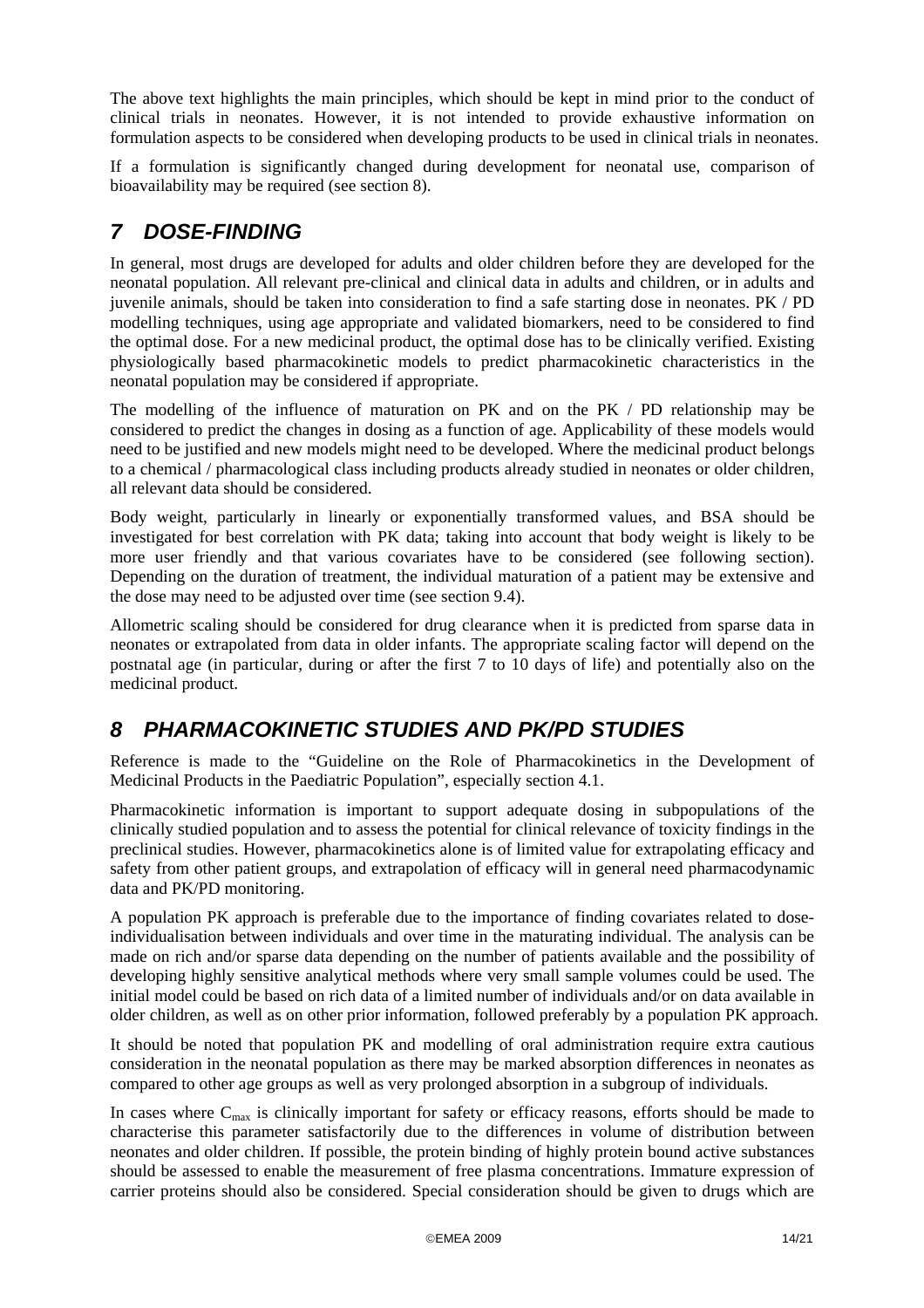<span id="page-14-0"></span>highly protein bound and fast metabolized in adults, since major differences can be assumed in newborns. Depending on the characteristics of the medicinal product, there may be a need for differentiation between a loading dose (large Vd) and smaller or more spaced maintenance doses (low total body clearances).

Effort should be made to include the determination of potential covariates in the studies (PNA, PMA, GA, weight, BSA, renal function, concomitant use of drugs, S-bilirubin, repeated feeding and feeding patterns, concomitant medication etc.) for allowing covariates to be identified, which may allow satisfactory dose individualisation. Adjustments of the dose by covariates (e.g. bodyweight, BSA) should usually be based on the covariate with the highest correlation to the relevant PK parameters. However, the difficulties in determining the covariate should be taken into account. The determination of BSA is difficult in neonates and other covariates should be considered if their use gives an adequate dosing. Titration based on plasma concentration or a clinical safety or efficacy marker should also be considered. This is further described in the Guideline on the Role of Pharmacokinetics in the Development of Medicinal Products in the Paediatric Population.

Potential factors confounding and altering PK data should be recognised, such as blood transfusions and use of plasma expanders or serum albumin, which impact intravascular volume and alter protein binding of highly bound medicinal products.

Neonates treated in hospital and especially on NICUs often receive multiple drugs to treat different conditions. Therefore, any known or potential interactions of the medicinal product investigated should be carefully considered when planning a clinical study as well as during data analysis. Concomitantly used drugs should be included in the population pharmacokinetic analysis. In general, formal interaction studies should be performed in adults. However, if there are quantitative or qualitative differences in the contribution of enzymes to the elimination of a medicinal product between neonates and adults, results of adult interaction studies investigating effects of other drugs on the investigated medicinal product can not be directly extrapolated to neonates. In these cases, estimations based on *in vitro* metabolism data as well as other sources of information should if possible be performed. If a dosing recommendation is needed for a commonly used medicinal product combination and if an interaction is expected, specific pharmacokinetic interaction studies might need consideration.

### **8.1 Comparisons of different formulations**

If a formulation is significantly changed during development for neonatal use, comparison of bioavailability may be required. Such studies will usually be performed in adults or possibly in older children but, if not representative for neonates, additional (e.g., population) PK studies may be needed in neonates to ensure appropriate systemic exposure to the medicinal product. For example, lipid formulations may require such studies in neonates due to differences in pancreatic lipase activity and low biliary output. Multiple-dose studies may be required to ensure appropriate treatment and the approach used should be carefully considered and justified depending on the clinical situation and medicinal product characteristics. Urine sampling to accurately characterise systemic exposure to parent compound and potentially, to active metabolites, could be used as a partial replacement of blood sampling (see also section [9.6\)](#page-17-1) and, if a precise  $C_{\text{max}}$  estimation is not needed, potentially as a complete replacement, provided the neonate already has an indwelling bladder catheter and reliable quantitative samples can be obtained. A similar approach should be taken in situations where a completely new neonatal formulation has been developed with little or no clinical efficacy and safety data using the specific formulation. Data on local tolerability should also be collected if the route of administration is changed or if there are major changes in formulations administered by the same route.

## <span id="page-14-1"></span>*9 SPECIAL ASPECTS OF CLINICAL TRIAL DESIGN IN NEONATES*

As for all clinical trials all measures to avoid bias should be included in trials performed in neonates. Therefore uncontrolled trials should be avoided in principle for demonstration of efficacy. They have limited usefulness for the demonstration of safety. On the other hand for randomised trials, in particular those using a placebo, there should be equipoise (genuine uncertainty) at the beginning of the trial and no participants should receive care known to be inferior to existing treatments.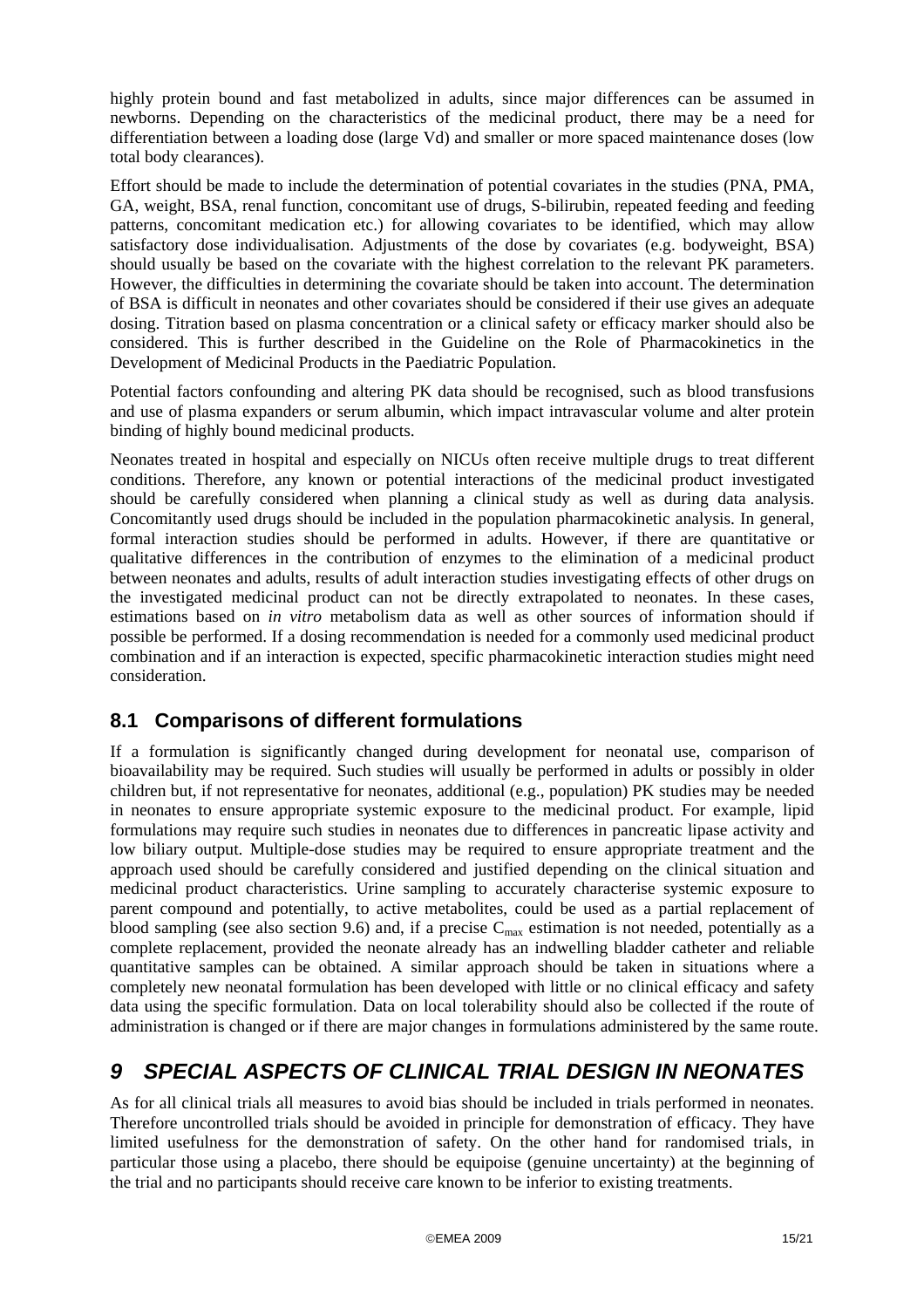<span id="page-15-0"></span>The size of a trial conducted in neonates should be as small as possible to demonstrate the appropriate efficacy with sufficient statistical power. Adaptive, sequential, Bayesian or other designs may be used to minimise the size of the clinical trial. However, a balance between the need to stop recruitment early and the need to obtain reliable safety information should be aimed at.

In neonatal studies measures to reduce and prevent invasive procedures and pain are needed, but noninvasive measures or surrogate markers require careful validation.

In addition, clinical trials in neonates should be carried out in experienced neonatology centres with relevant expertise and with appropriate resources, in order to ensure optimum professional conditions for the protection and medical support of the neonates. This is also important for generalising the trial results. Normally, an independent data safety and monitoring board should be in operation for a clinical trial in neonates. For further guidance, refer to the document on ethical considerations for clinical trials on medicinal products with the paediatric population.

### <span id="page-15-1"></span>**9.1 Age and further stratification criteria**

Taking into account age classes is of particular importance when recruiting patients within the clinically relevant age interval to optimise the evidence the potential influence of maturation. However, during data analysis, the use of age as a continuous co-variable is recommended whenever possible for the same reason.

Depending on the medicinal product concerned and the disease to be treated, stratification of the trial population might be appropriate or necessary. Frequently, stratification by term gestation is needed in clinical trials, as PK and PD properties differ between preterm and full-term neonates. The same applies to age and post-menstrual age (PMA). For instance, stratification regarding neonatal nephrogenesis should be before and after 34 weeks of PMA (see [2.3](#page-6-1)). However, PK and PK/PD data should be analysed for association with size-related covariates (age, weight etc) as continuous covariates. Stratification of some analyses may be considered, in conjunction with measures to quantify the homogeneity of a treatment effect.

The following subgroups within the neonatal population should be recognised as distinct, and the use or not-use of these criteria for stratification should be justified accordingly.

- SGA or not; hypertrophy or not
- − ELBW, VLBW, and LBW
- GA (for example, < 26 weeks, 26 29 weeks, 30 33 weeks, 34 36 weeks, > = 37 weeks)

Additionally, the importance of further criteria (e.g., from the course of medical treatment) such as the following may need to be identified.

- Ventilation (if any, days and type of ventilation, inspired oxygen fraction) and interventions such as pulmonary or cardiopulmonary resuscitation or assistance
- Existence and haemodynamic significance of patent ductus arteriosus Botalli or other cardiac problems
- − Hypothermia
- − Antenatal treatment (e.g., with glucocorticosteroids, antibiotics, or blood products); intrauterine and perinatal exposure to medicinal products administered to the mother
- − Maternal diseases (diabetes mellitus, autoimmune diseases etc.)
- Use of medicinal products with haemodynamic effect (e.g., catecholamines), medicinal products with effect on apnea-bradycardia (e.g., caffeine, theophylline), and drugs for muscle relaxation, pain treatment, or sedation (e.g., morphine)
- Ethnicity
- Number and type of infections, days of incubator care and incubator / warming device environment, temperature adjustments, course of enteral feeding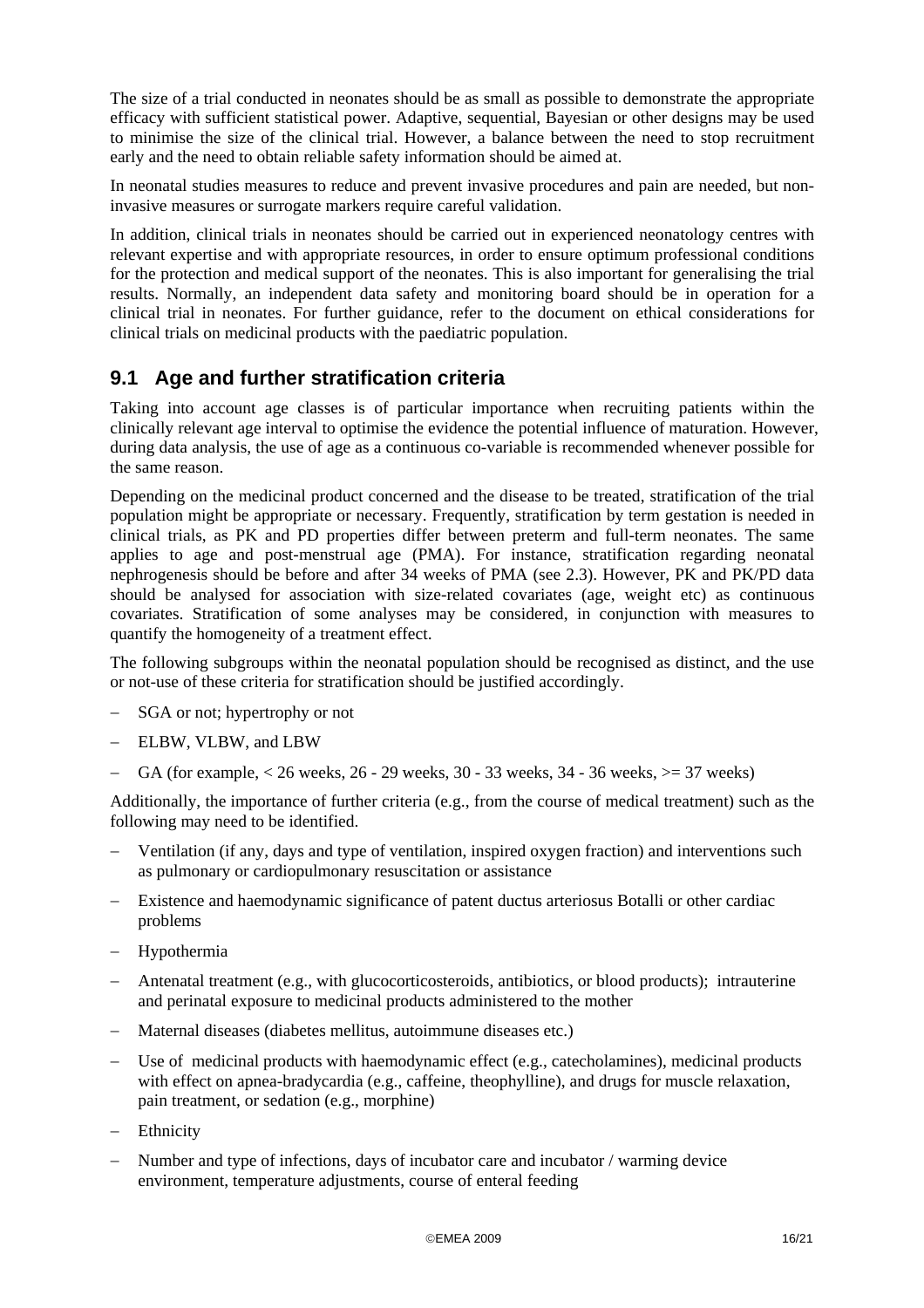- <span id="page-16-0"></span>Blood transfusion(s)
- Parenteral nutrition or tube feeding.
- − Apgar score
- − Congenital anomalies
- − Volume and time of blood sampling

In addition, some of the conditions affecting neonates are associated with profound changes in body function, such as about 20 % larger energy requirements in bronchopulmonary dysplasia (BPD), which may require consideration in a trial.

### **9.2 Endpoints and outcome measures**

For use in clinical trials in neonates, there is a need to elaborate clinically relevant primary endpoints, linked to the conditions and prospects specific to preterm and term neonates. In addition, the need for establishing age appropriate surrogate endpoints should be considered.

For the distinct diseases in neonatology, stringent and harmonised definitions should be detailed in the protocol and used within a trial, especially when used as an endpoint. The method to determine the GA should be clearly described. Endpoints should be assessed using validated procedures for measurement or judgement.

The known complications and sequelae of prematurity (e.g. intracerebral/intraventricular haemorrhage [IVH], NEC, ROP, BPD) as well as survival should be evaluated at least as secondary endpoints in trials that include the neonatal population. In general, additional endpoints related to long-term physical and psychosocial development should be studied.

### **9.3 Pharmacogenetics and -genomics**

The relationship between phenotype and genotype may be completely different in the neonate as compared to other patient groups. Genetic testing like other tests is subject to prior informed consent. If target genes of interest can be identified, pharmacogenetic analyses of these genes are encouraged. If there are important pharmacogenetic differences affecting pharmacokinetics, efficacy and safety of the medicinal product in the adult populations, pharmacogenetic analysis of the target genes is recommended in neonates. In such cases, the time-dependency (maturation) of the relationship between genotype and phenotype may need to be described.

### <span id="page-16-1"></span>**9.4 Dosage adjustment over time**

Within days in the life of preterm and term neonates, there may be large physiological and / or pathological changes in body weight, BSA, and body composition, as indicated above. For example, physiological post-natal weight loss may be more than 10 % of birth weight, and body weight in preterm neonates may increase rapidly, up to threefold during post-natal medical care.

Consequently, there is a need to continuously re-calculate and adjust dosages of investigational medicinal products on the basis of actual weight (or other relevant covariates) or on the basis of results from therapeutic drug monitoring, because fixed or perpetuated dosages are most probably inadequate in terms of efficacy and safety.

#### **9.5 Placebo and active comparator**

Use of placebo in neonates is more restricted than in adults and older children, as neonates are even more vulnerable. Placebo can be used on top of best standard of care, as placebo use does not imply the absence of treatment. The use of placebo may be needed for scientific reasons, for example to quantify variability and to determine treatment effects. Placebo may be warranted in children as in adults when evidence is lacking. As the level of evidence in favour of an effective treatment increases, the ethical justification for placebo use decreases. In all cases, placebo use should be accompanied by measures to minimise its use and to avoid irreversible harm, especially in serious or rapidly evolving diseases.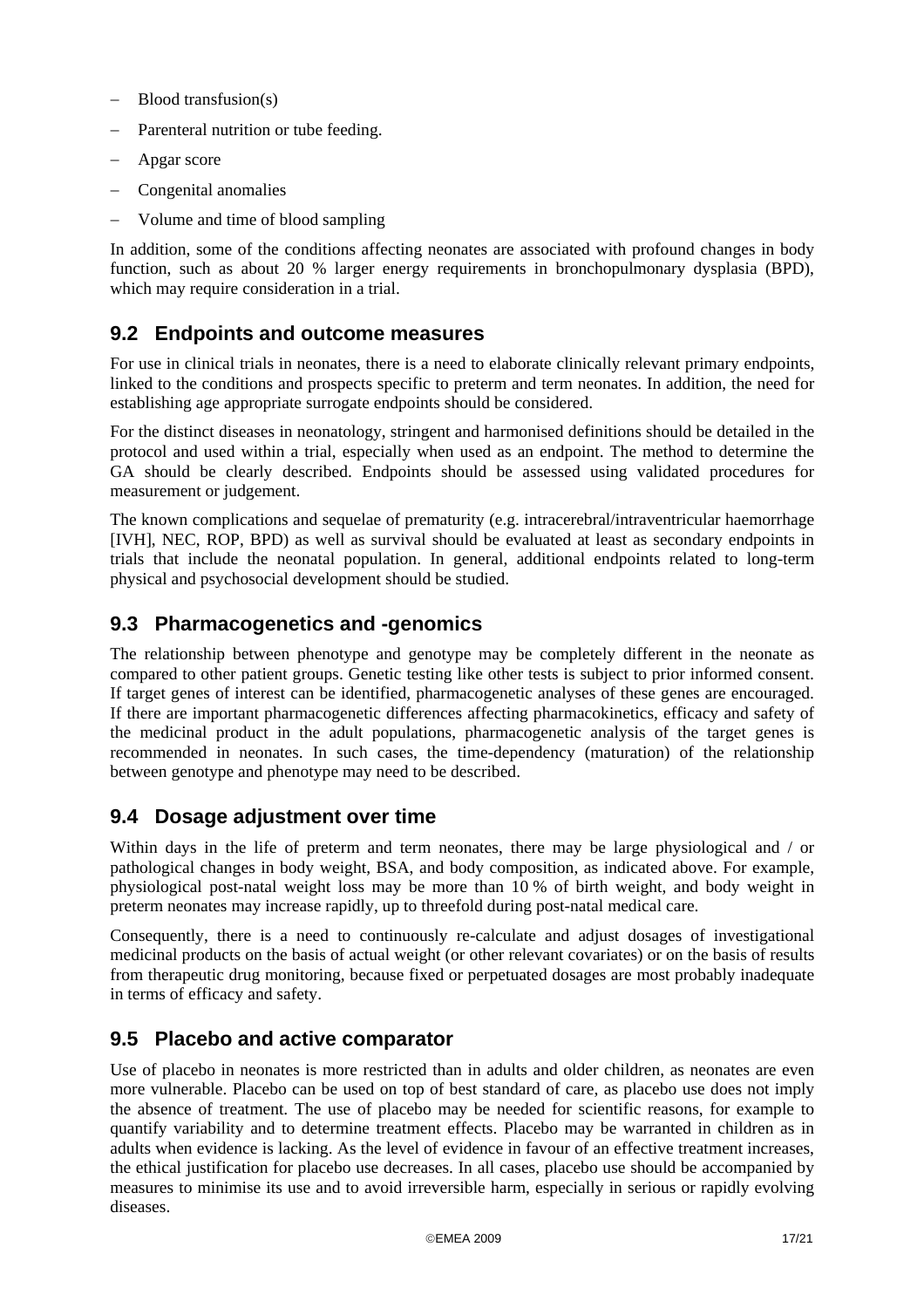<span id="page-17-0"></span>As the number of medicinal products approved for the neonatal population is limited, a comparator may have to be chosen that is not approved for the indication. Medicinal products that do not have a marketing authorisation may be considered suitable as controls if they represent evidence-based standard of care.

As appropriate, a rescue treatment to be used in case of insufficient efficacy should be employed whenever possible in a pre-specified manner, and the rescue treatment and removal of participants from the trial should occur according to pre-specified criteria.

Reference to the document on ethical considerations for clinical trials on medicinal products with the paediatric population is made in this regard.

### <span id="page-17-1"></span>**9.6 Blood sampling**

Preterm and term neonates have very limited blood volume, are often anaemic due to age and frequent sampling related to pathological conditions. The fact that they receive blood transfusions (or iron or erythropoietin supplementation) must not be used as a convenience for increased volume or frequency for blood sampling. The number of samples and/or sample volume should be kept to a minimum.

To limit volume of the blood for samples, microanalytical methods and microassays should be developed and used. Alternative methods may be non-invasive techniques and microdialysis, which measure drug levels in saliva, urine etc., if reliably shown to reflect systemic exposure and as long as bias related to maturation is not an issue. However, the burden associated with some alternative methods (such as repeated skin taping of urine collection bags) should be recognised and weighed against expert blood sampling.

Monitoring of actual blood loss is routinely required in preterm and term neonates. Expected blood loss is to be detailed in the trial protocol. Sampling should be performed by trained staff. The number of attempts for sampling should be limited. Techniques to minimise blood loss due to sampling should be used, and re-administration of void blood can be considered if acceptable under local healthcare provisions. Timing of sampling and number of sampling attempts should be defined in the protocol. Timing of sampling should be co-ordinated as far as possible to avoid repeat procedures and to avoid repeat sampling during the day in order to minimise pain and distress, and the risk of iatrogenic complications.

The following blood volume limits for sampling are recommended (not evidence-based). If an investigator decides to deviate from these, this should be justified. Per individual, the trial-related blood loss (including any losses in the manoeuvre) should not exceed 3 % of the total blood volume during a period of four weeks and should not exceed 1 % at any single time. The actual situation of the neonate (sleep/activity, severity of anaemia, and haemodynamic state) should permit such blood sampling. The total volume of blood is estimated at 80 to 90 ml/kg body weight; 3 % corresponds to about 2.4 to 2.7 ml blood per kg body weight.

### **9.7 Study analysis**

As in any clinical trial, the study analysis should be carefully planned in advance, taking into account the limited amount of data that may be available with this patient population. The Guideline on Clinical Trials in Small Populations (CHMP/EWP/83561/2005) is fully applicable to studies with term and preterm neonates, and it therefore needs to be taken into consideration for the planning of the study and of the analysis.

### **9.8 Pain and distress**

As most investigations and procedures carry the risk of pain for the neonates, pain should be prevented, and if unavoidable evaluated, monitored and treated appropriately. Evaluating and monitoring the level of pain may be difficult in the neonate, as scales are based on physiological parameters that can be affected by concomitant diseases and procedures. However, the development and / or use of validated scales is recommended, for example, the Premature Infant Pain Profile (PIPP) or the Neonatal Infant Pain Scale (NIPS) scale for the assessment of pain.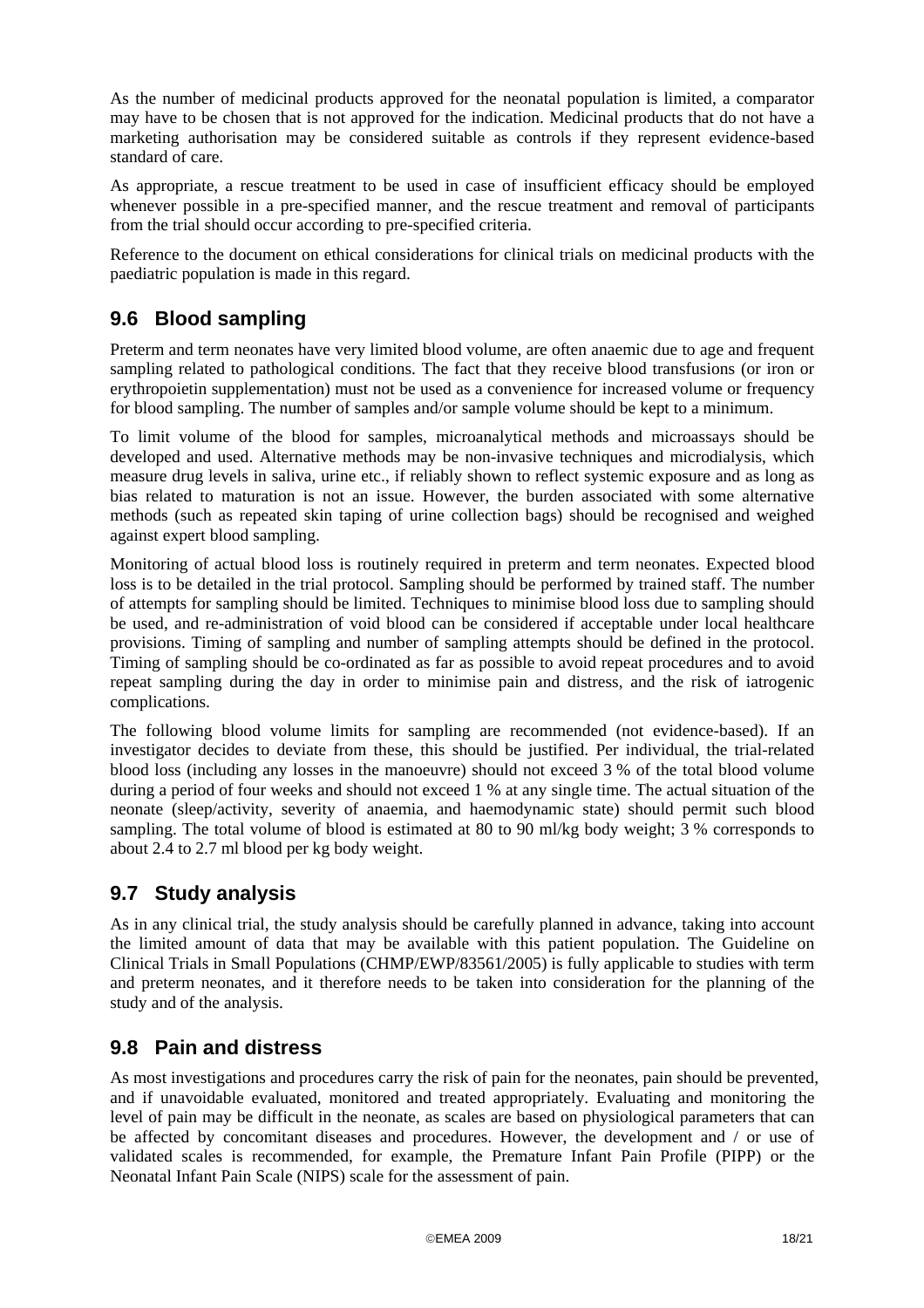<span id="page-18-0"></span>Exposure to pain and in particular repeated pain may trigger both an altered hypothalamic-pituitaryadrenal-axis reactivity and an increase in NMDA/excitatory amino acid activation resulting in damage to developing neurons. Most clinical parameters, as required for study purposes, should be measurable using preferably non-invasive techniques such as ECG cardiac monitoring, brain function monitoring, oxygen saturation (from pulse oximetry), urine collection, non-invasive blood pressure measurement, ultrasonographic assessment of the heart and lung circulation. For instance, transcutaneous measurement of PO<sub>2</sub> or PCO<sub>2</sub> is easily performed using a single sensor in preterm and term neonates; however, it entails the risk of skin burns associated with heating temperature and change intervals.

Blood sampling should be limited in number of samples and volume, and standard clinical care and sampling should if possible be coordinated (see also section [9.6](#page-17-1)). Pain due to unavoidable blood sampling should be pre-emptively treated whenever possible, using oral glucose or possibly topical anaesthesia, if evaluated in the age group.

Also refer to the respective sections of the document on ethical considerations for clinical trials on medicinal products with the paediatric population.

#### **9.9 Safety monitoring**

As a general recommendation for hospitalised neonates in a trial, vital signs should be monitored continuously, and related events should be registered according to neonatal definitions (apneabradycardia; sustained bradycardia, tachycardia, desaturation, hypotension; fever, hypothermia etc.). Specific age and/or gestation appropriate (e.g., laboratory) reference values and ranges should be used.

When there are no biochemical correlates that have been established to reflect investigational medicinal product safety, and when the trial does not require more extensive tests for pharmacological investigations, the function of the important and metabolically highly active organs like bone marrow, liver, and kidney should be monitored using blood sampling for respective laboratory values (for example, full manual differentiated blood count including normoblasts and reticulocytes; glucose, AST, ALT, bilirubin; creatinine, electrolytes).

#### **Assessment of trial participants at entry / end of trial and long-term follow-up**

In the neonatal population, adverse reactions, long-term effects, as well as general health-related problems may not be obvious, but should be searched for and may become evident by thorough clinical examination. Depending on the type of investigation and on the medicinal products, it is also recommended to consider that all trial participants be examined using age-appropriate neurodevelopmental (e.g., Dubowitz neonatal assessment at discharge, later Griffith test, Hammersmith scales, Prechtl qualitative assessment of general movements, Bayley scales) and auxiological (weight, length, head circumference) scales, at least at the beginning and at the end of the trial, and during follow-up visits, where appropriate. Also, non-invasive and non-burdening examinations such as objective hearing tests (otoacoustic emissions and distortions spectra analysis), amplitude-averaging EEG recordings and laboratory parameters as mentioned in the following sections should be documented. The trial protocol could include specific measures for long-term follow-up and monitoring of the neurodevelopment of trial participants. Patients should at least be followed up until school age (e.g., 6- 7 years). Evaluations of physical and psychosocial development should be provided. Any deviation from this approach should be clearly justified.

### *10 PHARMACOVIGILANCE AND LONG-TERM FOLLOW UP OF SAFETY*

The challenging task of pharmacovigilance and follow-up in terms of duration and type depends on the product itself, the target organs, the duration of exposure and other risk factors for sequelae. The potential for adverse drug reactions occurring later in life should be monitored as neonates may have been exposed to medicinal products at a sensitive period in terms of organ maturation. Only a small number of neonates is likely to be included in rather short term trials, thus long-term adverse reactions may not be detected and would require additional appropriate pharmacovigilance approaches and particularly pharmacoepidemiological studies.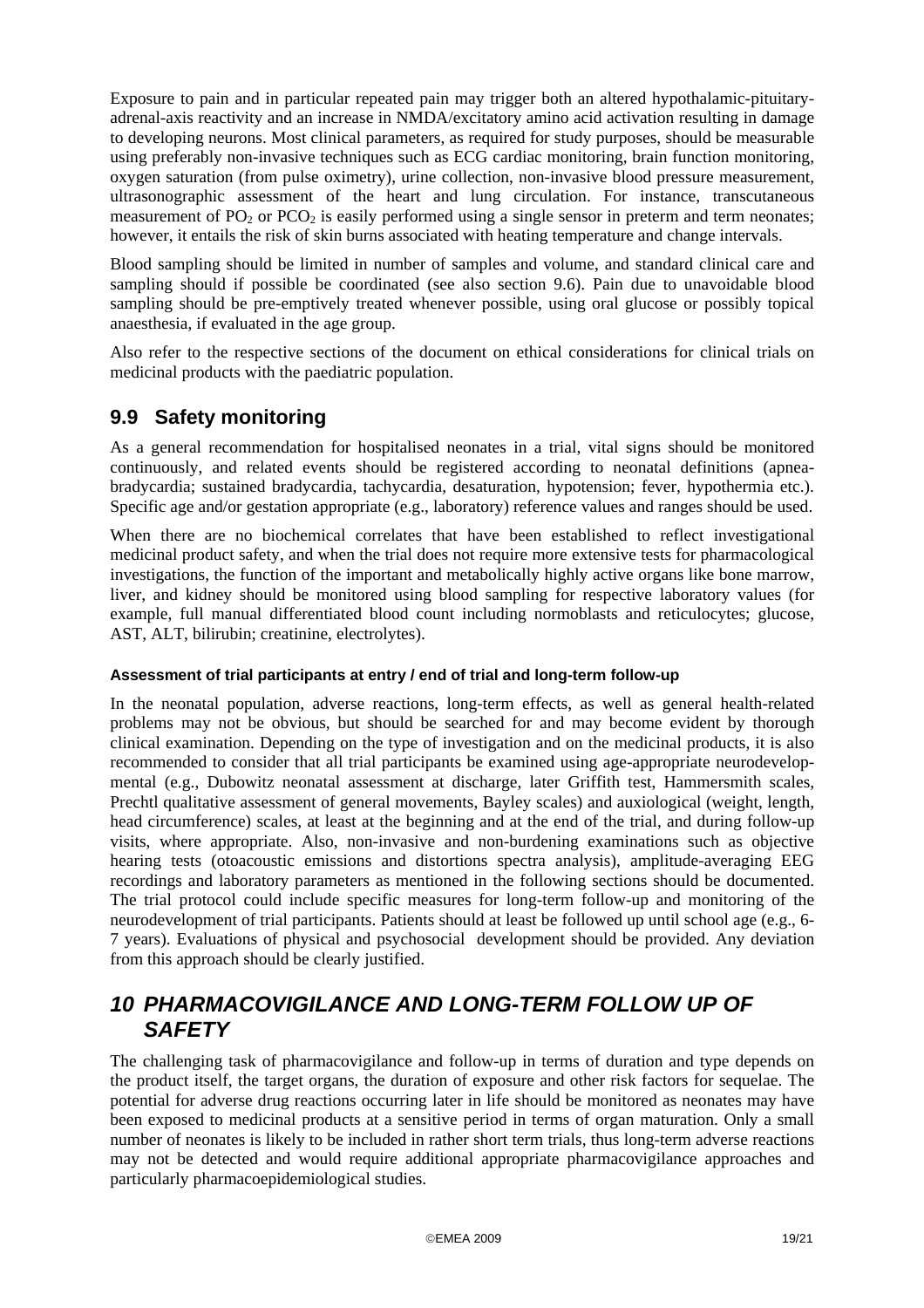<span id="page-19-0"></span>The difficulty to obtain data on short-and long-term effects of medicinal products on the developing brain, as effects may become apparent only later in life, increases the level of requirements for trials of medicinal products in neonates. Therefore, long-term monitoring for medicinal products affecting the CNS may be required.

Further important tools to evaluate pharmacovigilance aspects in neonates are:

- − Access to epidemiological databases
- Case definitions for expected rare ADRs in neonates or paediatrics
- Description of standard of care and consequently standards of diagnostic and observation as a supplement to the study design.
- Evaluation of potential risks according to knowledge from preclinical studies in juvenile animal models or early phase clinical trials and post-marketing experience if available in adults.
- Attempt to define expected ADRs based on the knowledge of the proposed potential risk.
- Enhanced ADR reporting environment (educating parents when considering long term, delayed onset ADRs)
- Postmarketing trial as cohort or case control setting

However, a multidisciplinary approach is required to increase the awareness to a more proactive involvement of physicians in Pharmacovigilance aspects in neonates and consequently to enhance the safety profile of drugs at all stages of development covering the clinical challenges of the whole paediatric population.

Reference is made to the Guidelines on conduct of pharmacovigilance for medicines used by the paediatric population.

## *11 REFERENCES*

- 1 Adkins B: Neonatal T cell function. J Pediatr Gastroenterol Nutr 2005; 40 (Suppl 1): S5-7
- 2 Adkins B, Leclerc C, Marshall-Clarke S: Neonatal adaptive immunity comes of age. Nat Rev Immunol 2004; 4: 553-564
- 3 Alcorn J, Mc Namara PJ: Ontogeny of Hepatic and Renal Systemic Clearance Pathways in Infants Part I. Clin Pharmacokinet 2002; 41: 959-998
- 4 Alcorn J, Mc Namara PJ: Ontogeny of Hepatic and Renal Systemic Clearance Pathways in Infants Part II. Clin Pharmacokinet 2002; 41: 1077-1094
- 5 Alcorn J, McNamara PJ: Pharmacokinetics in the newborn. Advanced Drug Delivery Reviews 2003; 55: 667-686
- 6 van Alfen-van der Velden AA, Hopman JC, Klaessens JH, Feuth T, Sengers RC, Liem KD. Effects of midazolam and morphine on cerebral oxygenation and hemodynamics in ventilated premature infants. Biol Neonate 2006; 90: 197-202
- 7 Agunod M, Yamaguchi N, Lopez R, Luhby AL, Glass GB: Correlative study of hydrochloric acid, pepsin, and intrinsic factor secretion in newborns and infants. Am J Dig Dis 1969; 14: 400-414
- 8 Bartelink IH, Rademaker CMA, Schobben AFAM, van den Anker JN: Guidelines on Paediatric Dosing on the Basis of Developmental Physiology and Pharmacokinetic Considerations. Clin Pharmacokinet 2006; 45: 1077-1097
- 9 de Wildt SN, Kearns GL, Leeder JS, van den Anker JN: Cytochrome P450 3A Ontogeny and Drug Disposition. Clin Pharmacokinet 1999; 37: 485-505
- 10 Drukker A, Guignard JP: Renal aspects of the term and preterm infant: a selective update. Curr Opin Pediatr 2002; 14: 175-182
- 11 Edginton AN, Schmitt W, Willmann S: Development and Evaluation of a Generic Physiologically Based Pharmacokinetic Model for Children. Clin Pharmacokinet 2006; 45: 1013-1034